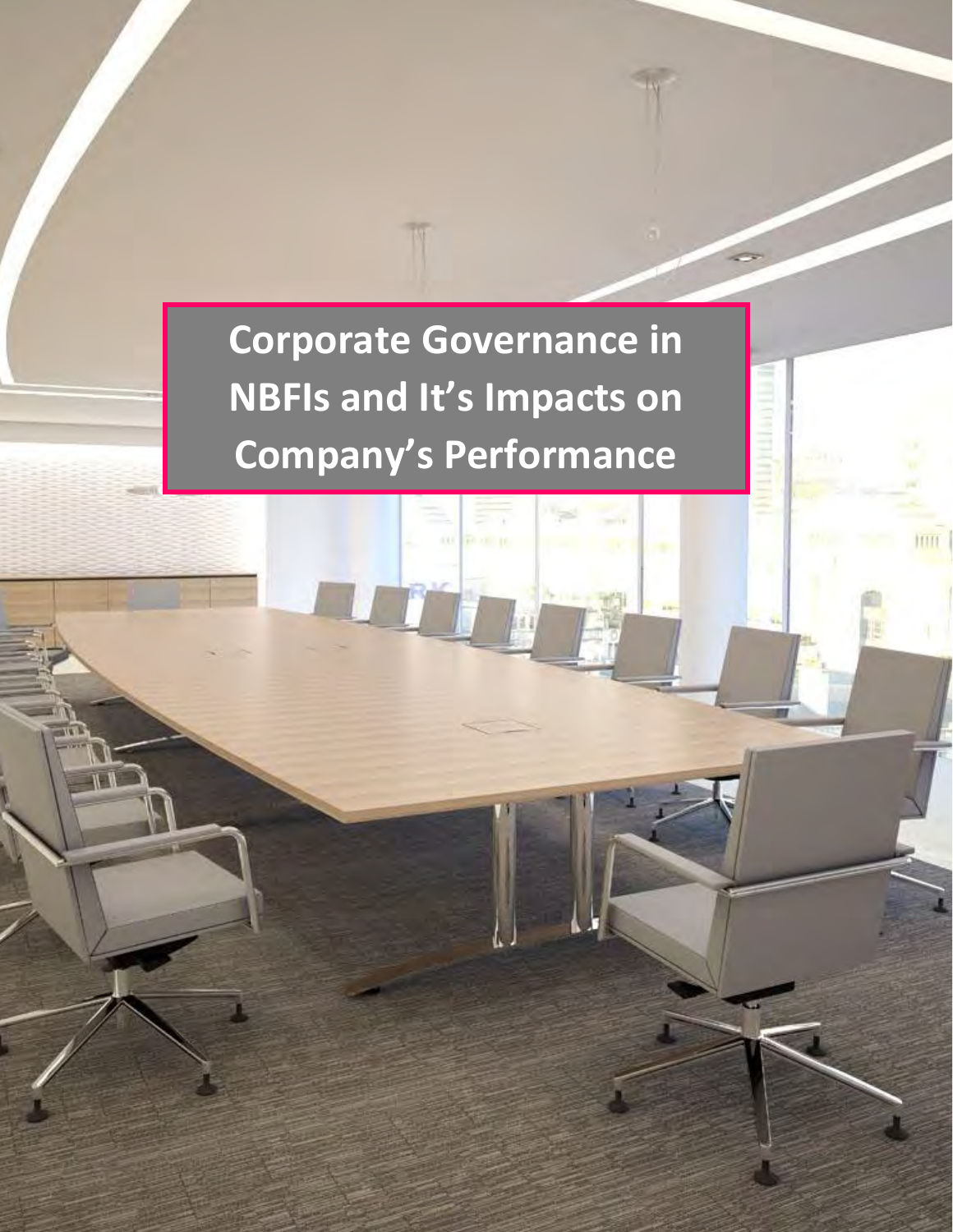# Internship Report

on

"Corporate Governance in NBFIs and It's Impacts on Company's Performance"

# **Prepared for:**

Dr. Suman Paul Chowdury Assistant Professor BRAC University

# **Prepared by:**

Taposh Roy ID: 12304054 BRAC Business School

# BRAC University

Date: May 4, 2017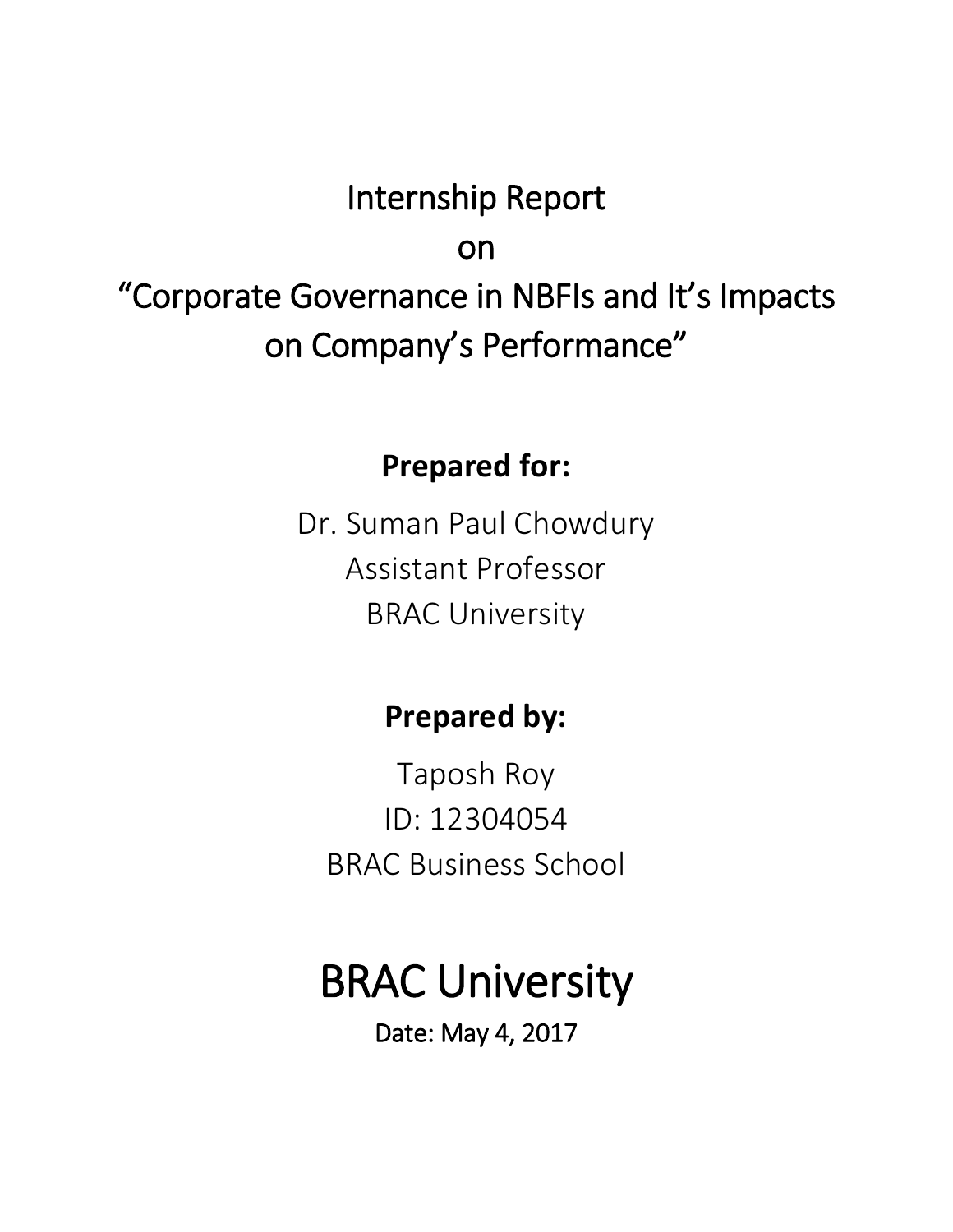## **Approval Letter**

This is to certify that **Taposh Roy,** ID: 12304054, Student of the Bachelor of Business Administration (BBA), BRAC Business School, BRAC University, has successfully completed his assigned Internship Report on **"Corporate Governance in NBFIs and It's Impacts on Company's Performance"** within the given time period.

He was placed in Corporate Business and Finance & Accounts Departments at IPDC Finance Limited, one of the leading Financial Company in Bangladesh. He got an opportunity to experience the corporate culture and have experiences related to accounting and finance such as- accounting entry, loan proposal, vendor payment, bank reconciliation, etc.

The report has been prepared following the internship report guideline for BBA students and instructions from me.

I wish for his career prosperity and happiness in life.

Supervisor,

**Dr. Suman Paul Chowdury** Assistant Professor BRAC Business School BRAC University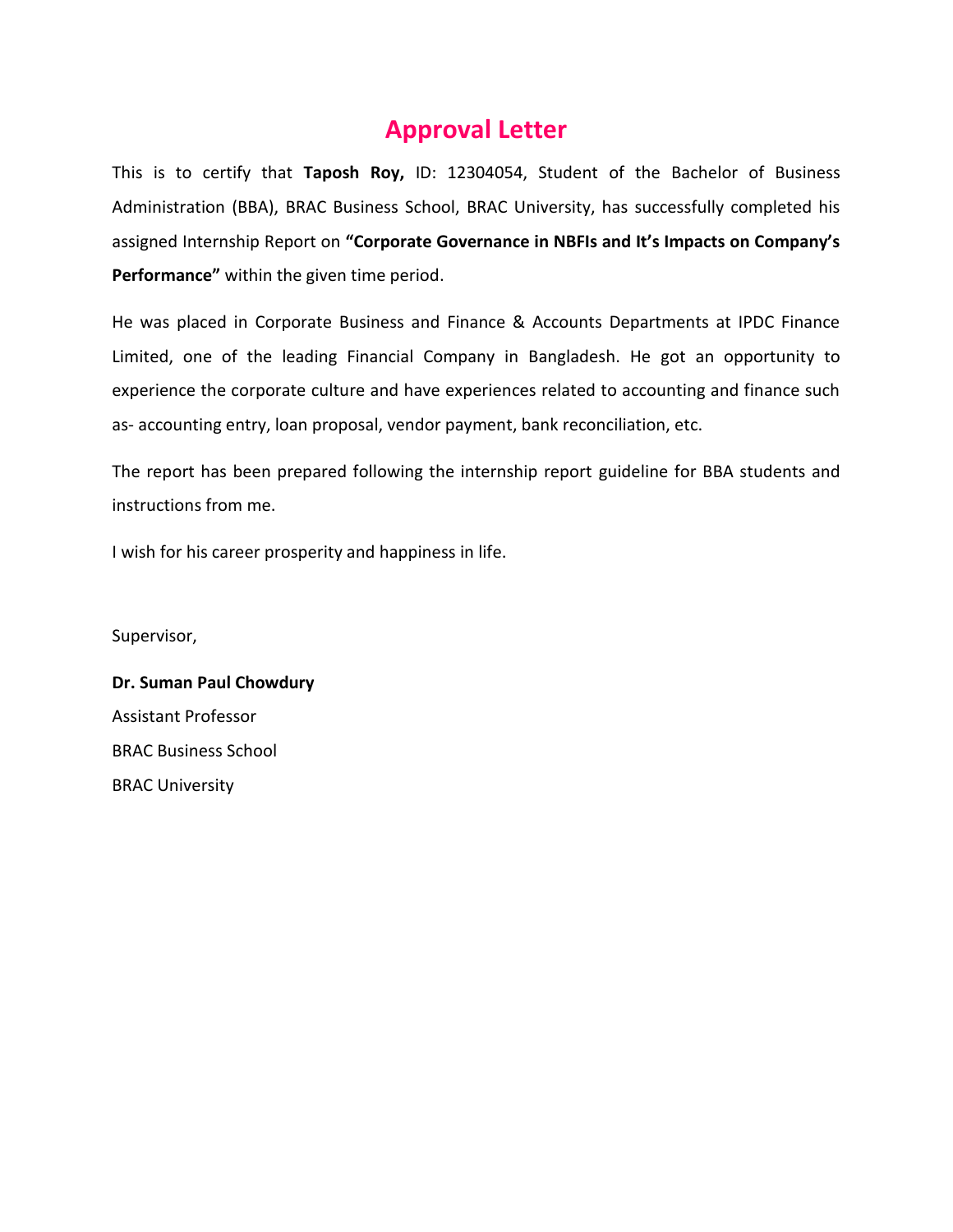## **Letter of Transmittal**

<span id="page-3-0"></span>May 4, 2017

Dr. Suman Paul Chowdury Assistant Professor BRAC Business School BRAC University

#### **Subject: Submission of Internship Report on "Corporate Governance in NBFIs and It's Impacts on Company's Performance"**

Dear Sir:

This is to inform you with pleasure and respect I am submitting my internship report on "Corporate Governance in Non-Banking Financial Institutions in Bangladesh and its impacts on Company's Performance". In the last few months of my internship period at IPDC Finance Limited, I was introduced to corporate culture and had opportunity to learn some new things. It is a requirement as per BRAC University policy for the students to submit the reports on given topic after the internship period ends. However, it is indeed another good opportunity to work under you for the purpose of this report completion. I have tried hard to write the report and I gone through some research and analysis in doing this report, which was a good learning curve for me.

Even though I put great efforts on preparing the report, I am glad to address with you for any mistakes and flaws or lacking regarding this report. Your assistance is highly acknowledged and I am very thankful for the opportunity to work under your advices.

Yours Faithfully,

Taposh Roy ID: 12304054 BRAC Business School BRAC University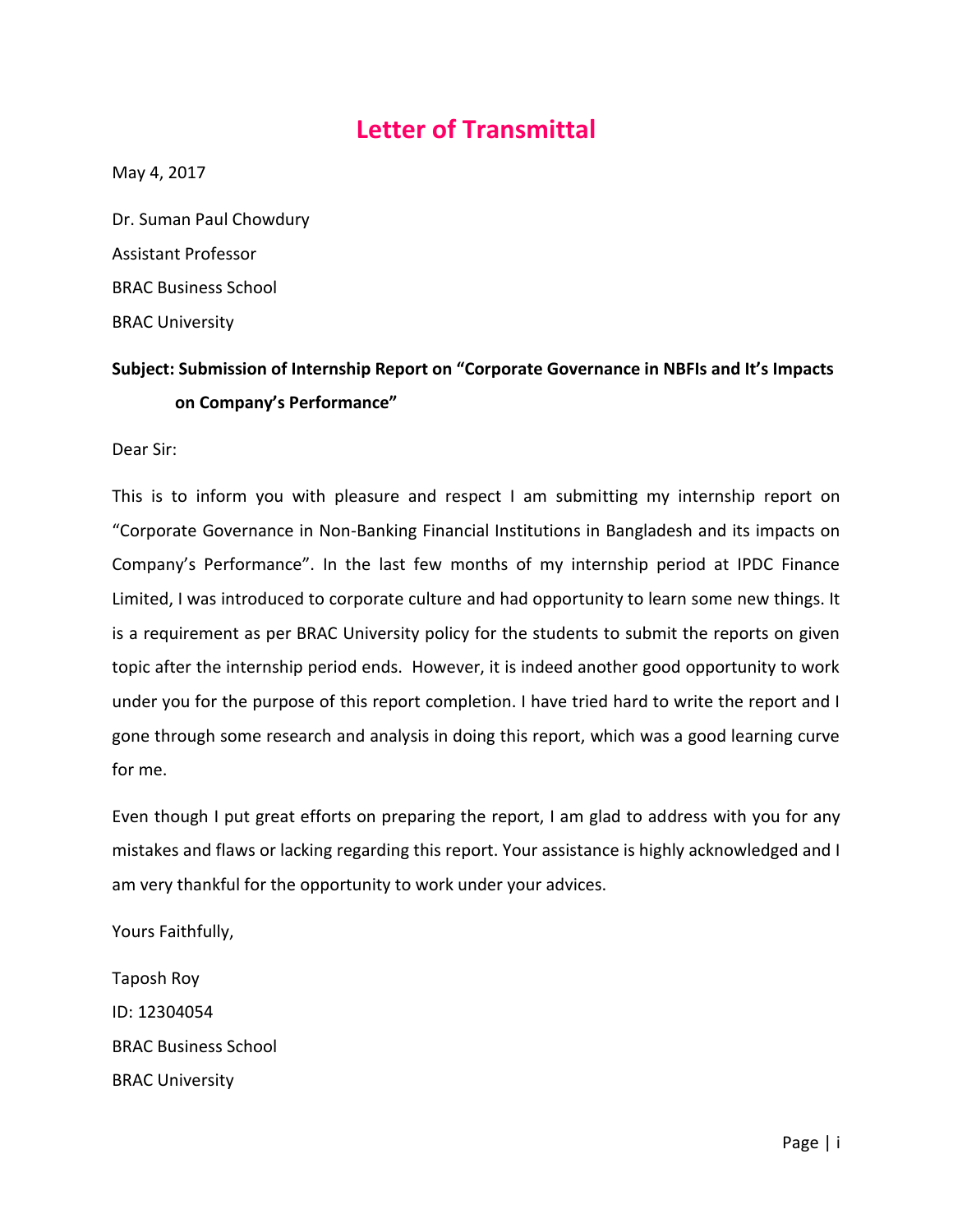## **Acknowledgement**

<span id="page-4-0"></span>At the first place, I am very grateful to my academic supervisor Dr. Suman Paul Chowdury, Assistant Professor at BRAC University, for the guidance he provided to me regarding this report. His cooperation has contributed to the effectiveness of the report.

I would like to thank Mr. Emran Khan, Executive, and Corporate Business, IPDC Finance Ltd., who was my line manager and organizational supervisor during my internship period. I also thank the Mr. Rafiq, Manager of Finance and Accounts, IPDC Finance Ltd., other respected employees of IPDC with whom I have had a good communication and for giving opportunity to learn new things and giving advices regarding this report.

In addition, I am grateful to The Supreme Personality- Godhead for keeping me mentally focused, and giving me strength to complete the report.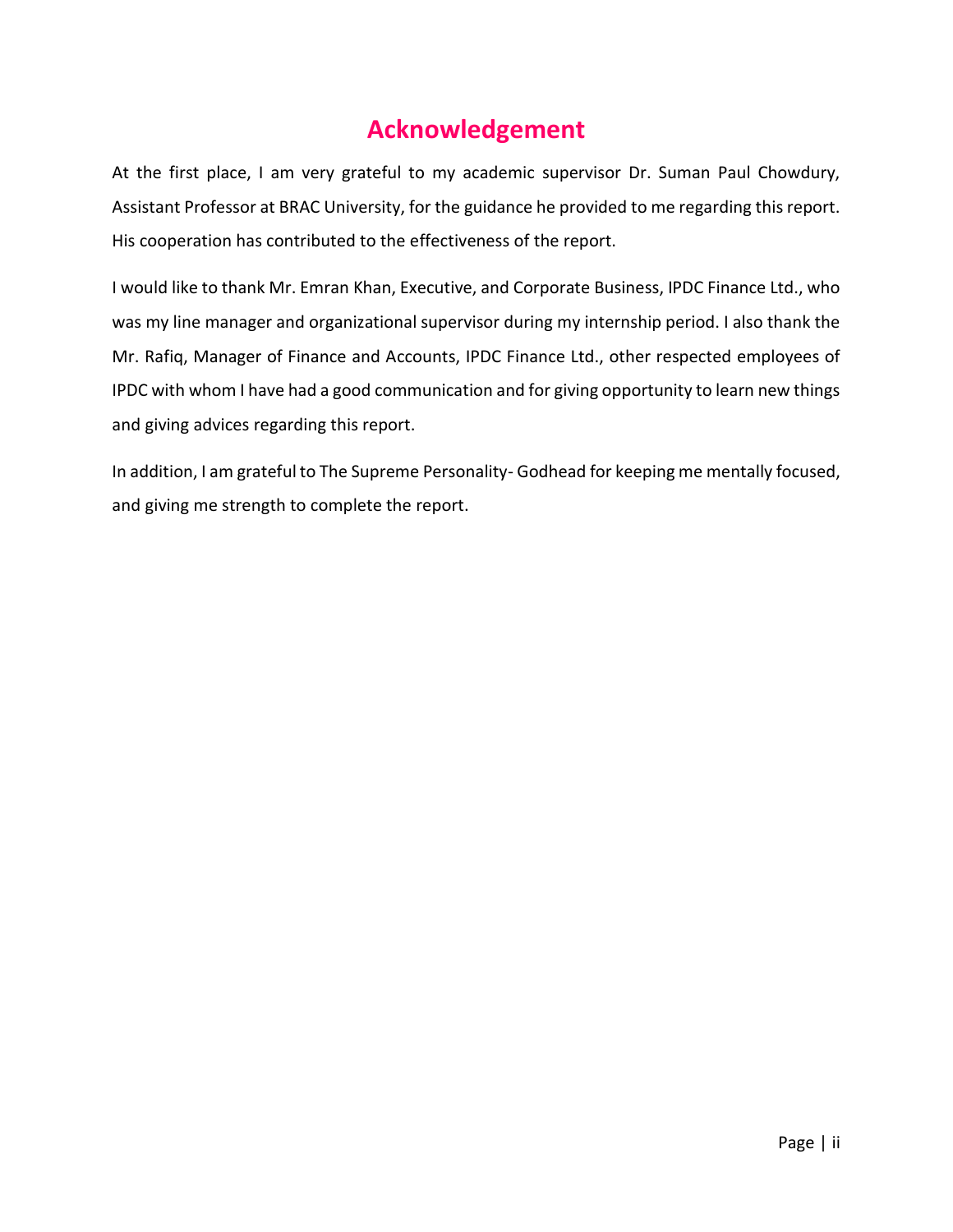## **Executive Summary**

<span id="page-5-0"></span>The study examines the impact of Corporate Governance on performance of Non-Banking Financial Institutions (NBFIs) in Bangladesh. Security and Exchange Commission (SEC) has a certain guideline for the Corporate Governance in our country for the listed companies. A total of four (04) hypotheses, taking Corporate Governance Mechanisms and Firm Characteristics into consideration as independent variables, are developed in order to find out the impacts on Firm Performance. Since the focus of the study is on the NBFIs, a total thirteen (13) number of institutions' data, exerted from annual reports, and 65 of firm's years have been observed. For the purpose of data analysis, regression analysis has been conducted using the statistical applications- SPSS and MS Excel. The study has found that there is no impact of female member inclusion in boardroom , and the same time Independent Director does not have influence on the performance of the NBFIs in Bangladesh. In contrast, the results support the hypotheses, relationship of Board of Director and Audit Committee with the performance of the company. Even though many researchers have suggested independent director and female member dictate good performance, this study refutes and concludes opposite view. The study have also seen the leverage, one of the firm characters, has strong relationship with the performance of NBFIs. This study gives an insight of the corporate governance in NBFIs in Bangladesh, gives limitations and proposes some recommendations to improve the corporate governance for the better financial performance.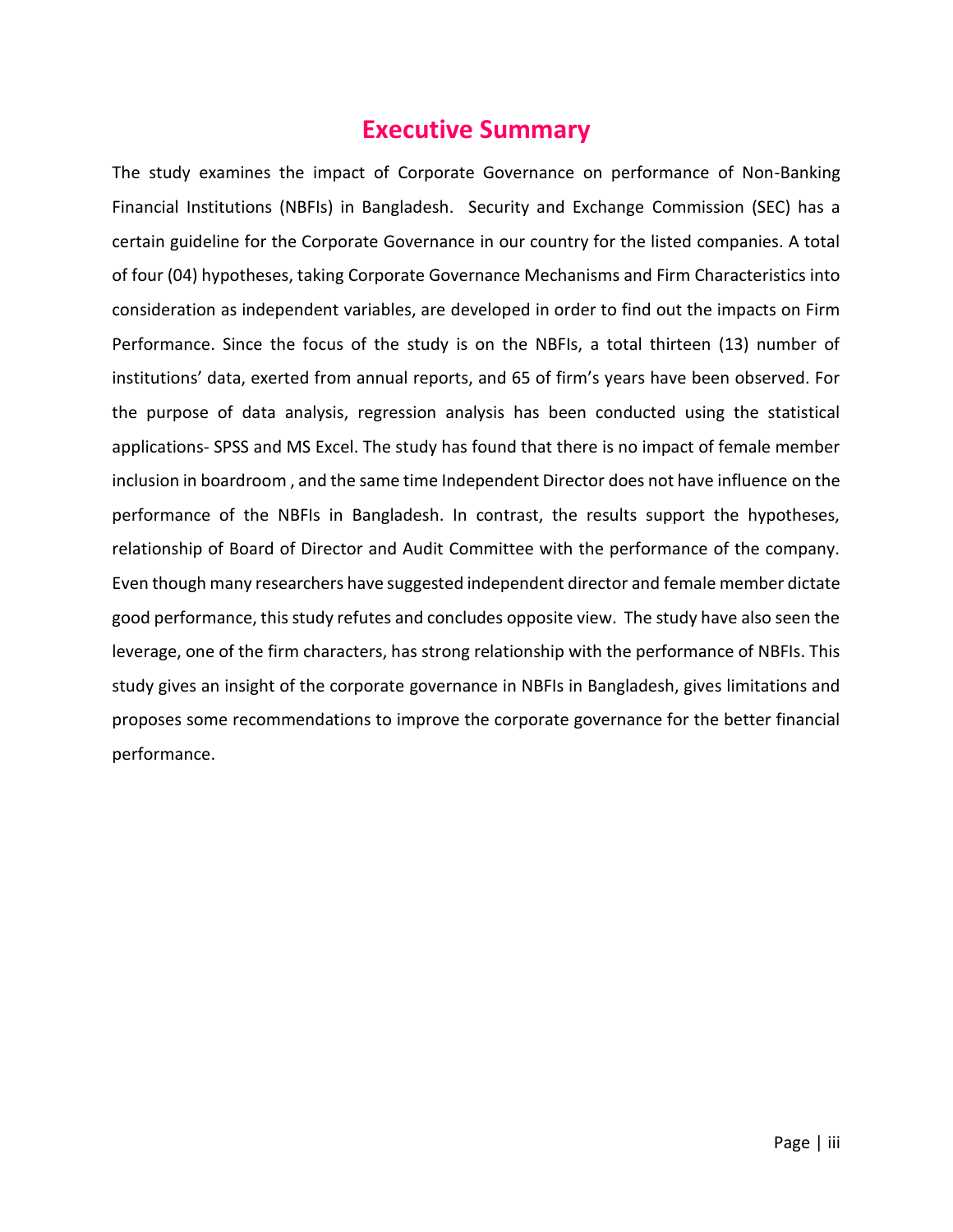# **Table of Contents**

| 1.1 |                                                                                    |
|-----|------------------------------------------------------------------------------------|
| 1.2 |                                                                                    |
| 1.3 |                                                                                    |
| 1.4 |                                                                                    |
|     |                                                                                    |
| 2.1 |                                                                                    |
| 2.2 |                                                                                    |
| 2.3 |                                                                                    |
| 2.4 |                                                                                    |
| 2.5 |                                                                                    |
| 2.6 |                                                                                    |
| 2.7 |                                                                                    |
| 2.8 |                                                                                    |
|     |                                                                                    |
| 3.1 |                                                                                    |
|     |                                                                                    |
| 4.1 |                                                                                    |
| 4.2 |                                                                                    |
| 4.3 |                                                                                    |
| 4.4 |                                                                                    |
| 4.5 |                                                                                    |
| 4.6 |                                                                                    |
| 4.7 |                                                                                    |
| 4.8 | Corporate Governance and Firm Performance: Perspective of IPDC Finance Limited  22 |
| 4.9 |                                                                                    |
|     |                                                                                    |
| 5.1 |                                                                                    |
|     |                                                                                    |
|     | Page   iv                                                                          |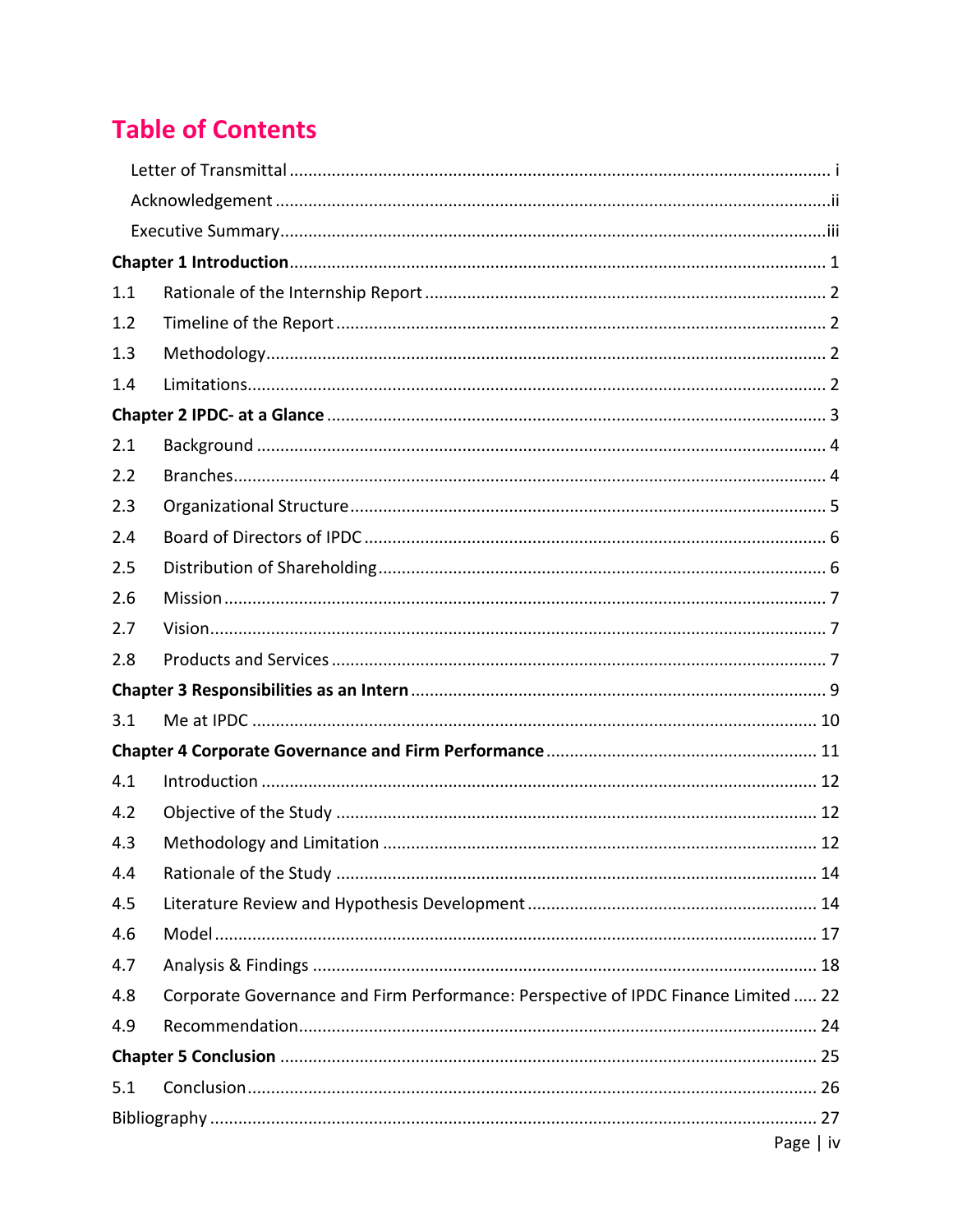<span id="page-7-0"></span>**Chapter 1 Introduction**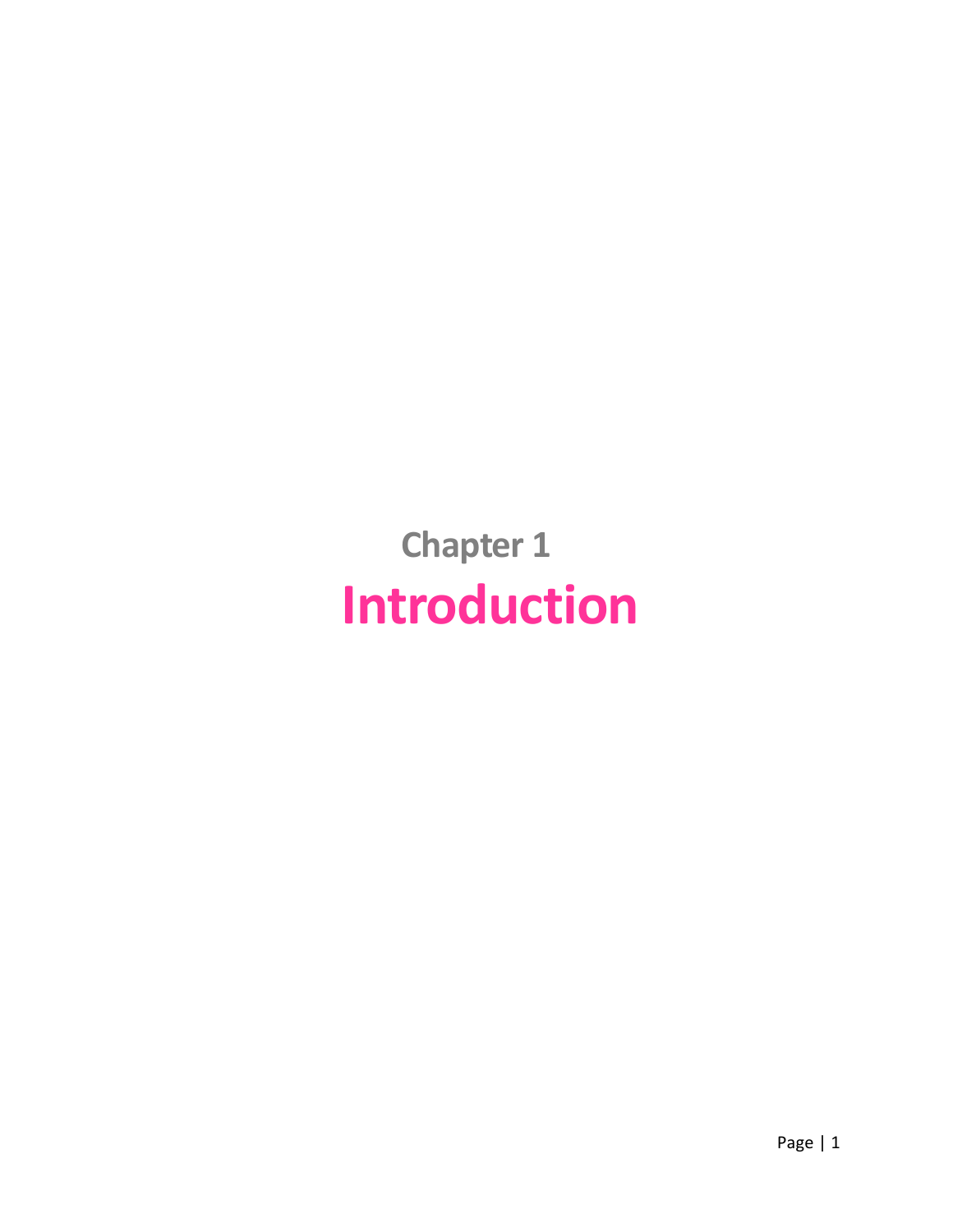## <span id="page-8-0"></span>1.1 Rationale of the Internship Report

After the completion of Academic courses in BBA, internship at a company is very effective way to be introduced with practical and relevant knowledge, skills, and experience. It also help build network, commination skill, gain self-confidence, beat odds in life, and many more. However, as per BRAC University internship policy, with a view to getting field exposure and getting an opportunity for translation of theoretical concepts in real life situation, students are required to have internship programs in which there should be a 10 weeks of organizational attachment and 2 weeks of report finalization work. Through the internship report, a student can apply his/her analytical and critical abilities on a given topic and it is an important aspect of the internship experience in professional field.

## <span id="page-8-1"></span>1.2 Timeline of the Report

From January 01, 2017 to April 30, 2017

## <span id="page-8-2"></span>1.3 Methodology

All the data have been collected from the secondary sources, such as- Annual Reports, Research Articles on Internet, and websites.

### <span id="page-8-3"></span>1.4 Limitations

- Unable to collect bigger sample size due to insufficient time
- Confidentially, of IPDC had to maintain.
- Not much of Primary Sources of Information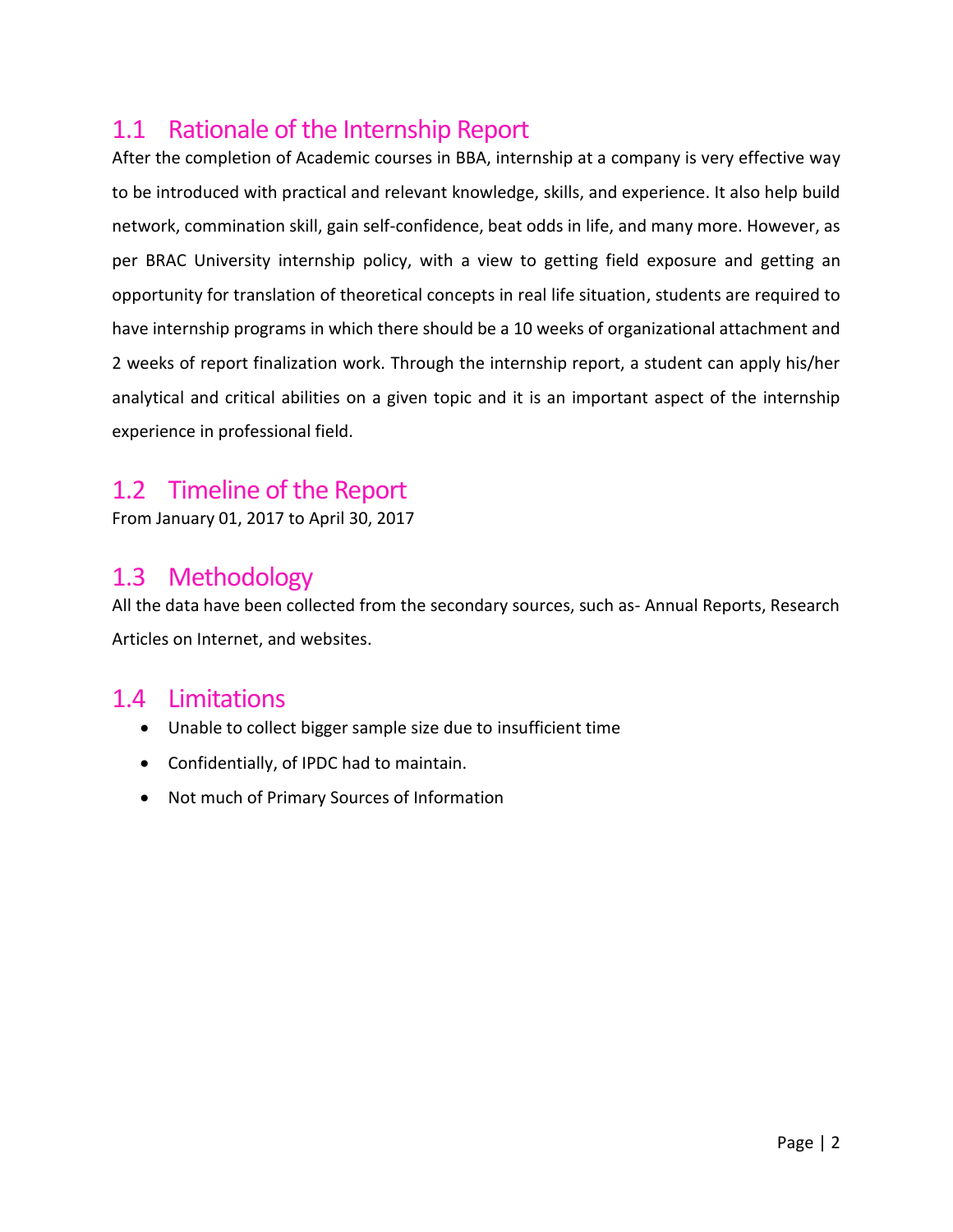# <span id="page-9-0"></span>**Chapter 2 IPDC- at a Glance**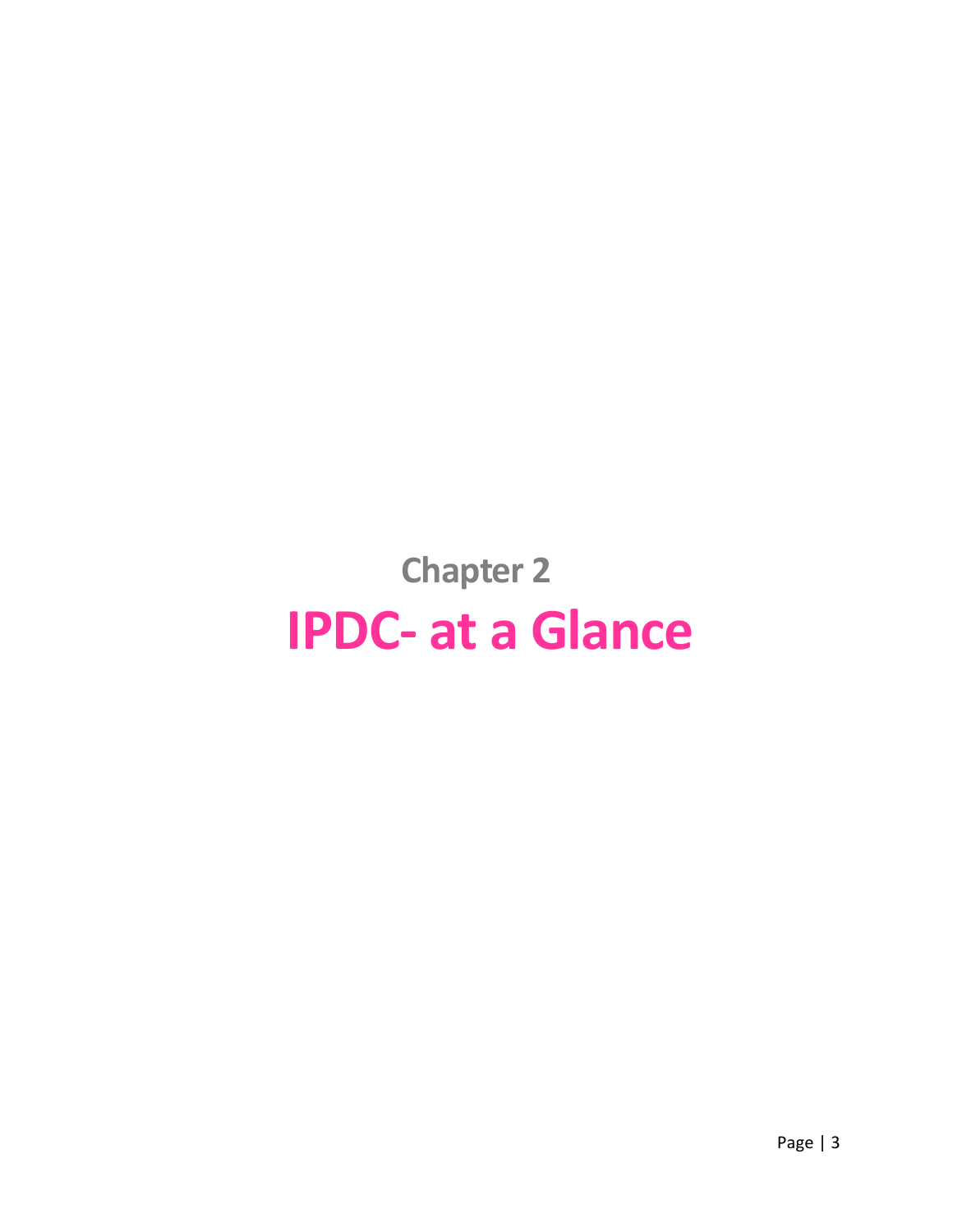### <span id="page-10-0"></span>2.1 Background

IPDC Finance Limited, previously known as Industrial Promotion and Development Company of Bangladesh Limited, is one of the leading Non-Banking Financial Institutions in Bangladesh. The company is a public limited Company incorporated in Bangladesh under The Companies Act 1913 (now the Companies Act 1994), listed with the Dhaka and Chittagong Stock Exchange Limited since December 3, 2006. IPDC got the license as Financial Institution under the Financial Institutions Act 1993 on February 7, 1995. At the end of October 2015, BRAC, Ayesha Abed Foundation and RSA Capital Limited have acquired substantial shareholding in IPDC through a Strategic Alliance Agreement with Aga Khan Fund for Economic Development (AKFED). Since then, the reconstituted Board of IPDC started to provide governance level leadership to the management with a reinvigorated business expansion model. Since its inception in 1981, IPDC has played a pivotal role in reshaping the private sector industrialization of the country through innovative financial products and services. Today IPDC is a diversified financial institution with a wide range of products and services covering corporate finance and advisory services, SME finance supply chain finance, retail wealth management and retail finances. The principal businesses of the Company are related to finance and finance associated activities. These businesses include deposits mobilization; credit to corporate organizations; Retail and SMEs, factoring finance; project finance; leases; hire purchase; equity/quasi-equity investments and advisory services.

#### <span id="page-10-1"></span>2.2 Branches

Currently, IPDC Finance Limited has been providing multiple business services through its 9 branches including Head Office, and those are-

> **Outside Dhaka Inside Dhaka** Chittagong Motijheel Sylhet Dhanmondi Narayangonj Uttara Gazipur Bogra

*Source: IPDC Website*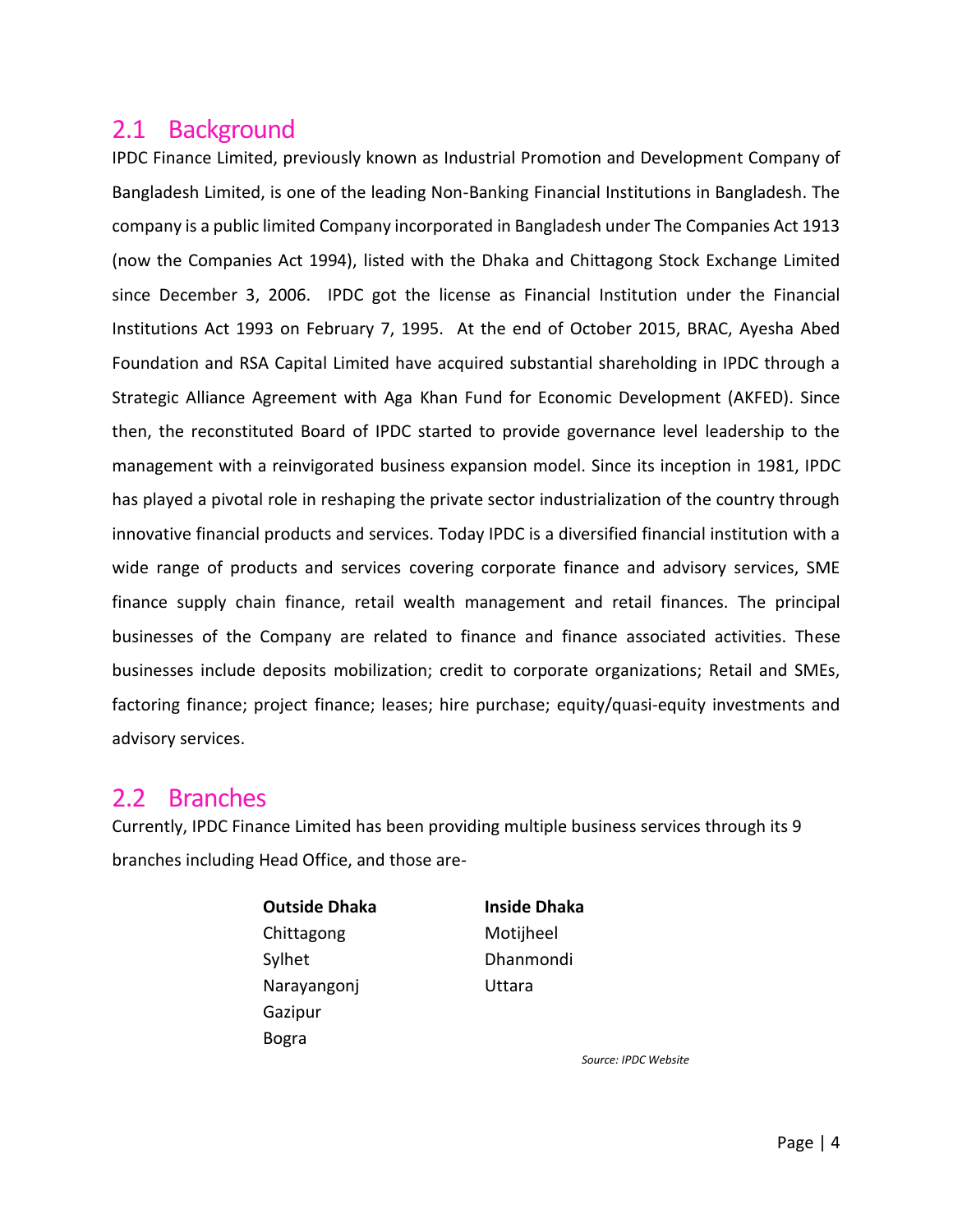## <span id="page-11-0"></span>2.3 Organizational Structure



 *Source of Data: Annual Report of IPDC, 2016*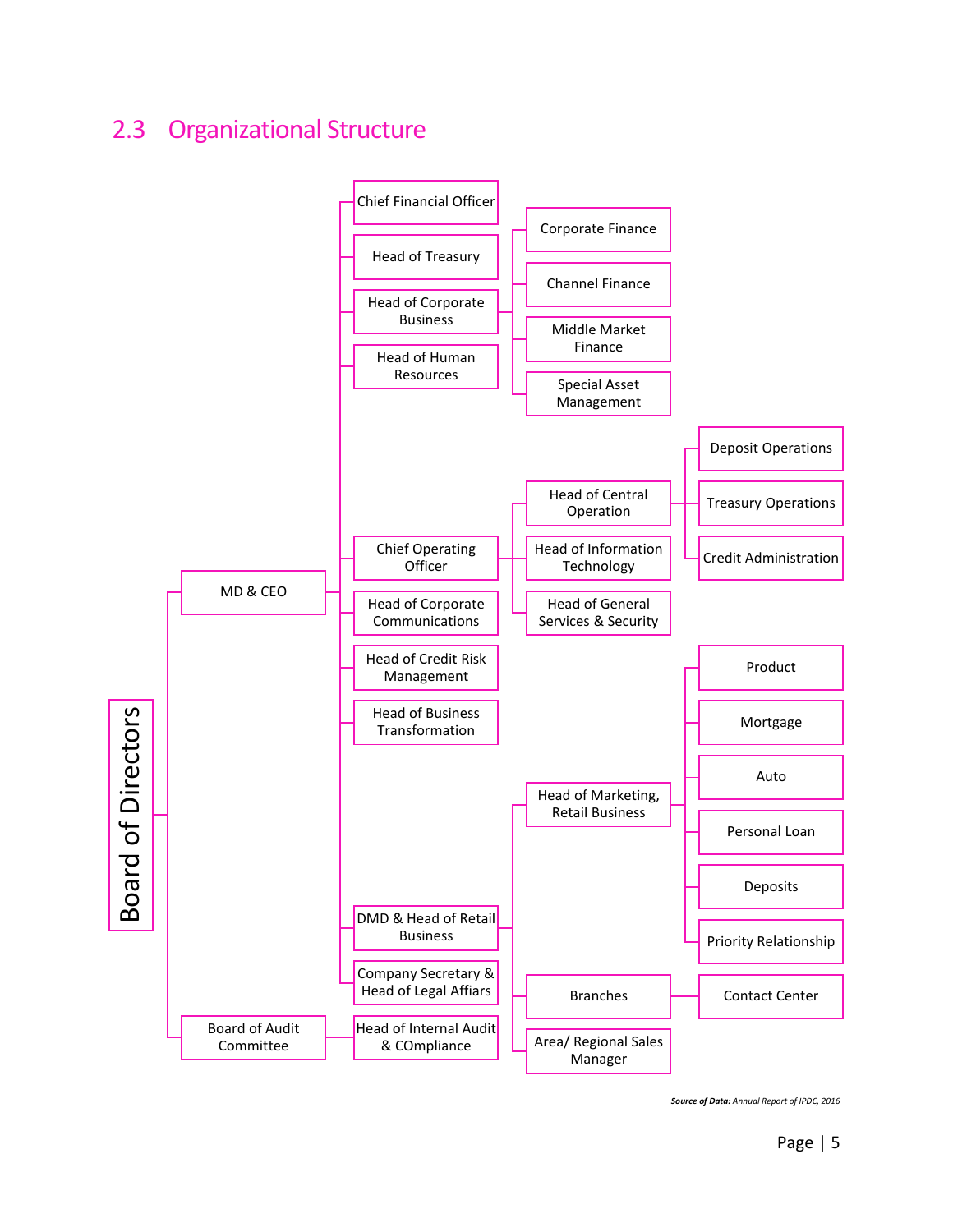## <span id="page-12-0"></span>2.4 Board of Directors of IPDC

The current Board of Director, consists of eleven (11) members-

| Dr. Muhammad Musa            | Chairman - Nominated by BRAC        |
|------------------------------|-------------------------------------|
| Mr. Amin H. Manekia          | Vice Chairman- Nominated by AKFED   |
| Mr. Mohammad Mamdudur Rashid | Nominated by BRAC                   |
| Mr. Asif Saleh               | Nominated by BRAC                   |
| Mr. Shameran Abed            | Nominated by Ayesha Abed Foundation |
| Mr. Sameer Ahmad             | Nominated by RSA Capital Limited    |
| Mr. Sadaruddin Ahmed         | Nominated by GoB                    |
| Mr. Md. Enamul Hoque         | Nominated by GoB                    |
| Ms. Nasreen Sattar           | Independent Director                |
| Mr. Salahdin Irshad Imam     | Independent Director                |
| Mr. Mominul Islam            | Managing Director - Ex Officio      |

*Source: Annual Report 2016, IPDC*

## <span id="page-12-1"></span>2.5 Distribution of Shareholding

IPDC has a total 1,515,005,670 shareholders with 88.95% domestic holding and 11.05% foreign holding. Details of shareholding structure are as follows:

|                             | As of December 31, 2016 |              |
|-----------------------------|-------------------------|--------------|
|                             | <b>Number</b>           | % of holding |
| Foreign                     |                         |              |
| <b>AKFED</b>                | 16,744,132              | 11%          |
| <b>Domestic</b>             |                         |              |
| <b>BRAC</b>                 | 37,875,141              | 25%          |
| Ayesha Abed Foundation      | 15,150,057              | 10%          |
| <b>RSA Capital Limited</b>  | 7,575,028               | 5%           |
| GoB                         | 33,147,664              | 22%          |
| <b>General shareholders</b> | 41,008,545              | 27%          |
|                             | 134,756,435             | 89%          |
|                             | 151,500,567             | 100%         |

*Source: Annual Report 2016, IPDC*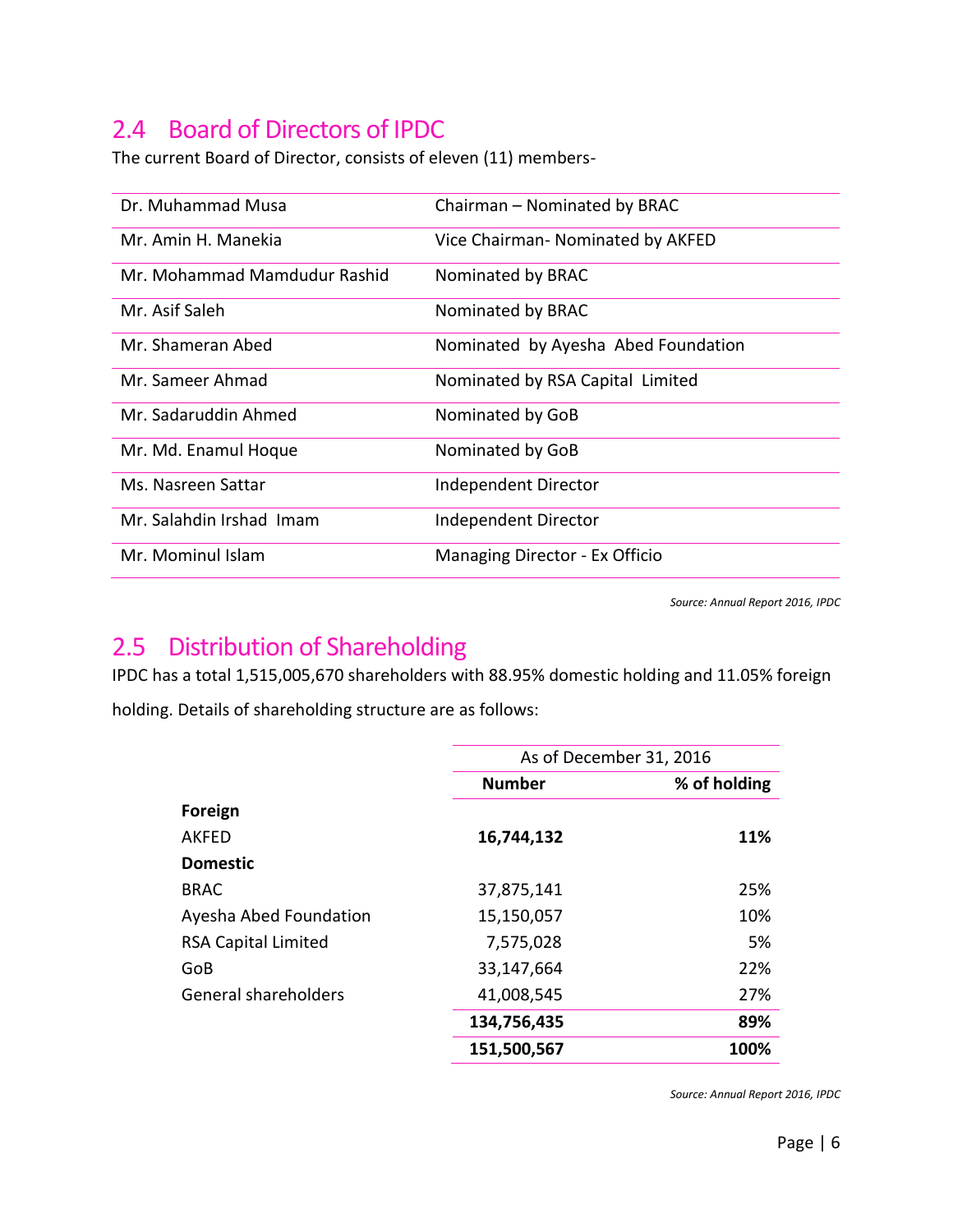## <span id="page-13-0"></span>2.6 Mission

To enable our customers and communities to rise unbound, to live up to their fullest potential by extending innovative financial solutions in a friendly, timely, transparent and cost-effective manner.

## <span id="page-13-1"></span>2.7 Vision

To become the most passionate financial brand in the country with special focus on youth, women and underserved areas.

## <span id="page-13-2"></span>2.8 Products and Services

IPDC provides services to Corporate, SME and Individual clienteles for their finance and savings needs. Besides, IPDC also offers easy and customized solutions and advisory services to Corporate and SME clients for their new undertaking under the structured finance wing.

Following is the list of products and services offered by IPDC under the Corporate, SME and Retail business segments:

#### **Corporate Business:**

Products under corporate finance/business are-

- **Lease Finance**; against industrial machineries, commercial equipment, engines, etc.
- **Term Loan;** provided to meet various capital or fixed expenditures
- **Project Financing;** large-scale investment, raise funds through syndication as being the lead arranger for the financing, for setting up of a new unit as addition to the existing product line and capacity, a new concern of an existing group, a new Joint Venture project of an existing company, etc.
- **Short Term Financing;** for the working capital needs of a company.
- **Investment in Preference and Common Share;** financing and getting payments through redemption of the preferred shares over the tenure and receiving dividend from equity shares.
- **Small and Medium Enterprises (SME) Business:**

For the growth and development of Small and Medium Enterprises, IPDC provides credit support to potential entrepreneurs. With the belief of 'Jago Ucchase', IPDC has focused on SME business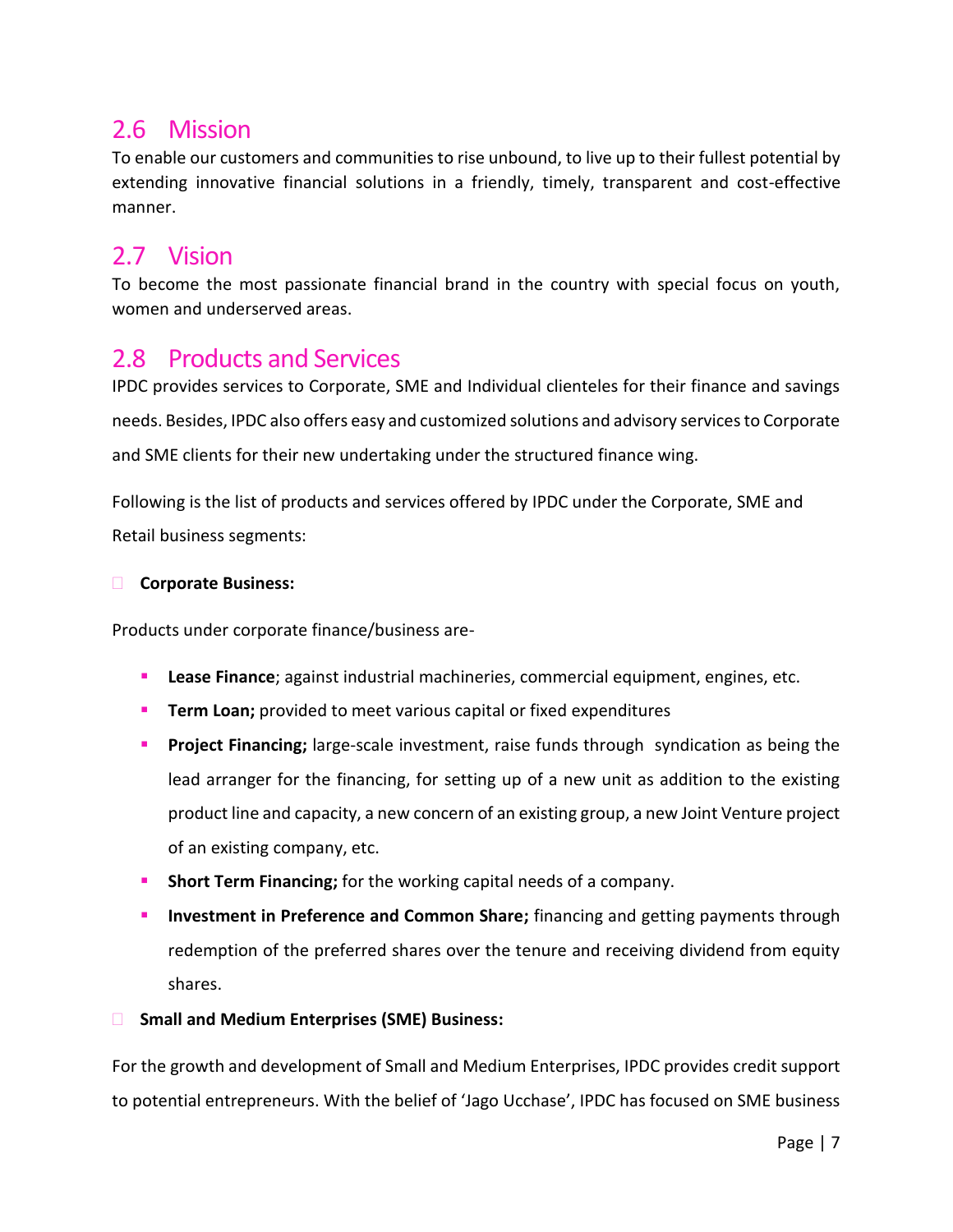in order to alleviation of poverty, creation of employment opportunities, women empowerment and equitable distribution of income as well as diversification of industrial sector in Bangladesh.

Followings are the short description of SME products-

- **Lease Finance**; offered to small/medium size business for fixed assets procurement.
- **Long Term Finance;** to meet various regular capital/fixed asset expenditures.
- **Short Term Finance;** to meet urgent fund requirement for any interim period.
- **Financing Women Entrepreneurs;** giving credit support for women empowerment
- **Factoring;** providing advance cash against invoices or bills to meet their liquidity needs.
- **Work Order Financing;** to bridge the gap between time of processing the order and receipt of payment.

#### **Retail Business**

A short description of products under Retail business segment is given below:

- **Savings Schemes;** deposit premium, millionaire deposit, ultiflex deposit schemes.
- **Deposit Schemes**; annual profit, cumulative profit, fixed deposit general, monthly profit, double money deposit, quarterly profit schemes.
- **Home Loan**; to meet the individual needs for housing solutions.
- **Auto Loan**; car financing for individuals and institutions.
- **Personal Loan**; loans for personal need.
- **Club Royal**; personal financial advice to the high-value customers.

Source of list of products and services: Annual Report, 2016 (IPDC)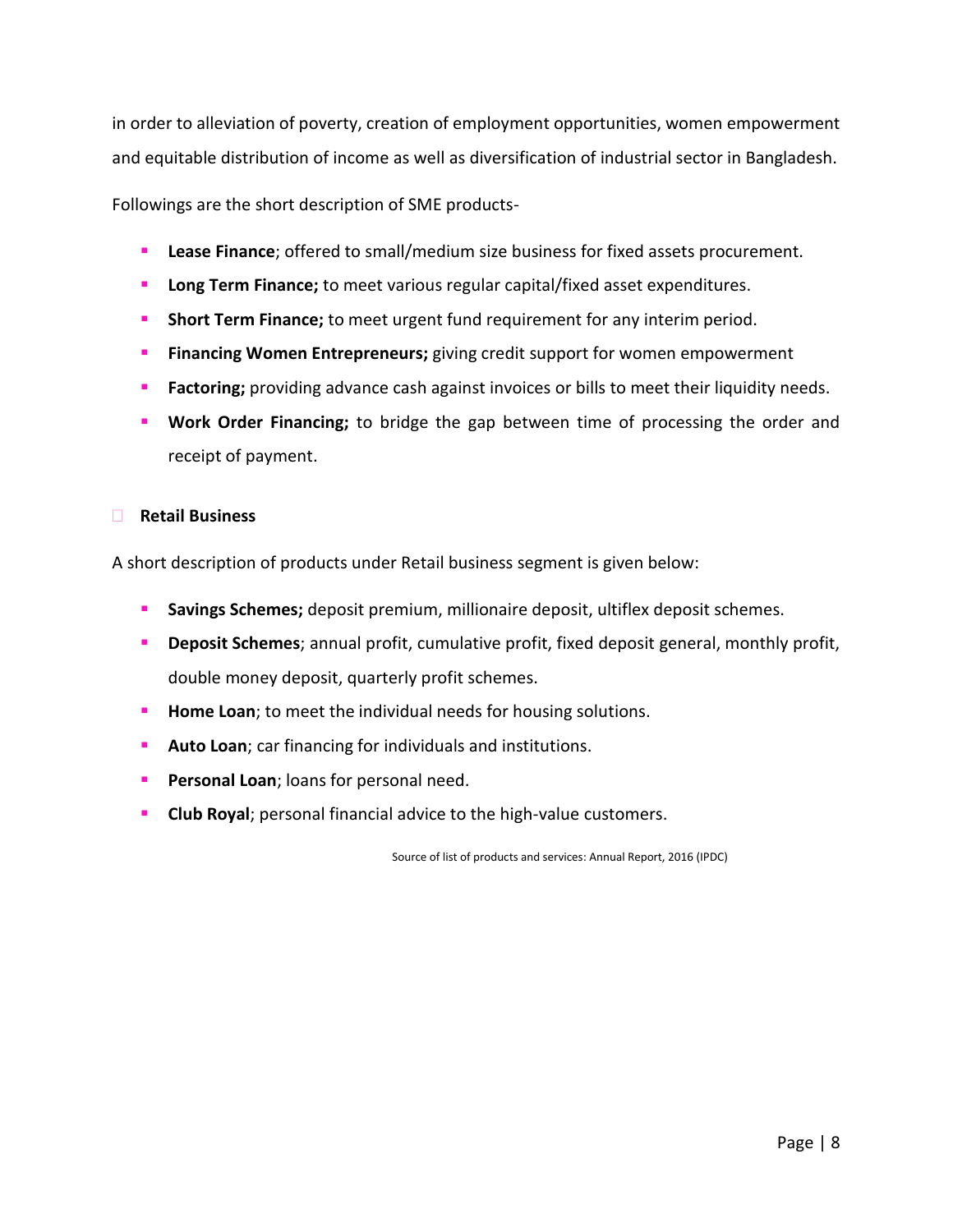**Chapter 3**

# <span id="page-15-0"></span>**Responsibilities as an Intern**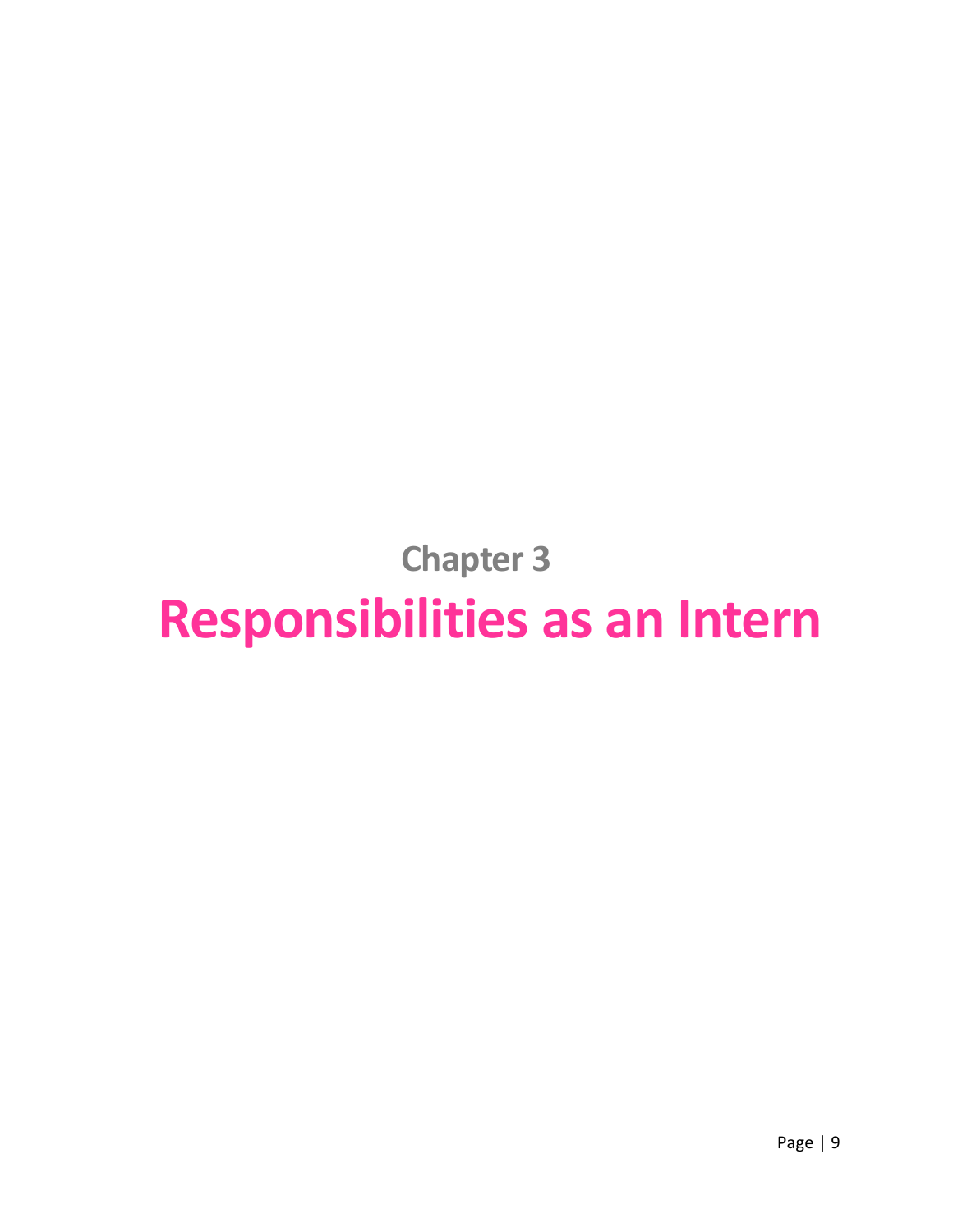### <span id="page-16-0"></span>3.1 Me at IPDC

My internship at IPDC was started from January to April 2017. I had been in Corporate Business for almost 1.5 months and then I switched to Finance and Accounts Department for the rest of the internship period.

The first few days, I had not been assigned any works but reading documents, files, credit proposal, etc.

- In both departments, I was involved in regular clerical jobs like *Photocopying, Stapling, Cheque Signing from Signatories, Punching documents, Making Files, Searching Files from Wooden Boxes, Proof Reading, and Scanning Documents etc.* Apart from those works, I had typed annual report and data from hard copy to MS Word and Excel for the help of the credit proposal making by the designated employees of IPDC.
- At the same time, I was fortunate to engage in the process of Annual Report making for the year of 2016, while I was in Finance and Accounts Departments. Some of the responsibilities were- Horizontal and Vertical Analysis, Generating Charts, Proof Checking, Communicating with Corporate Communication etc.
- **I** had also involved in Making Vendor Payments and keeping records of that.
- **In Finance and Accounts Department, I did perform Bank Reconciliations for some Banks** concerned with IPDC.
- Sometimes, I had posted entries into Bank Ultimus, for some accounting entries such asprovision creation, advances, adjustments etc.

Apart from the work responsibilities, I was very fortunate to meet and communicate with wonderful-minded employees in the company. They helped me with advice, teaching properness. Initially, I was culturally shocked but quickly I recovered from and accepted as normality in corporate life.

After All, my association with IPDC for the three months of Internship, I got a glimpse of Corporate Culture, the People, Behaviors which would be helping for professional life in future.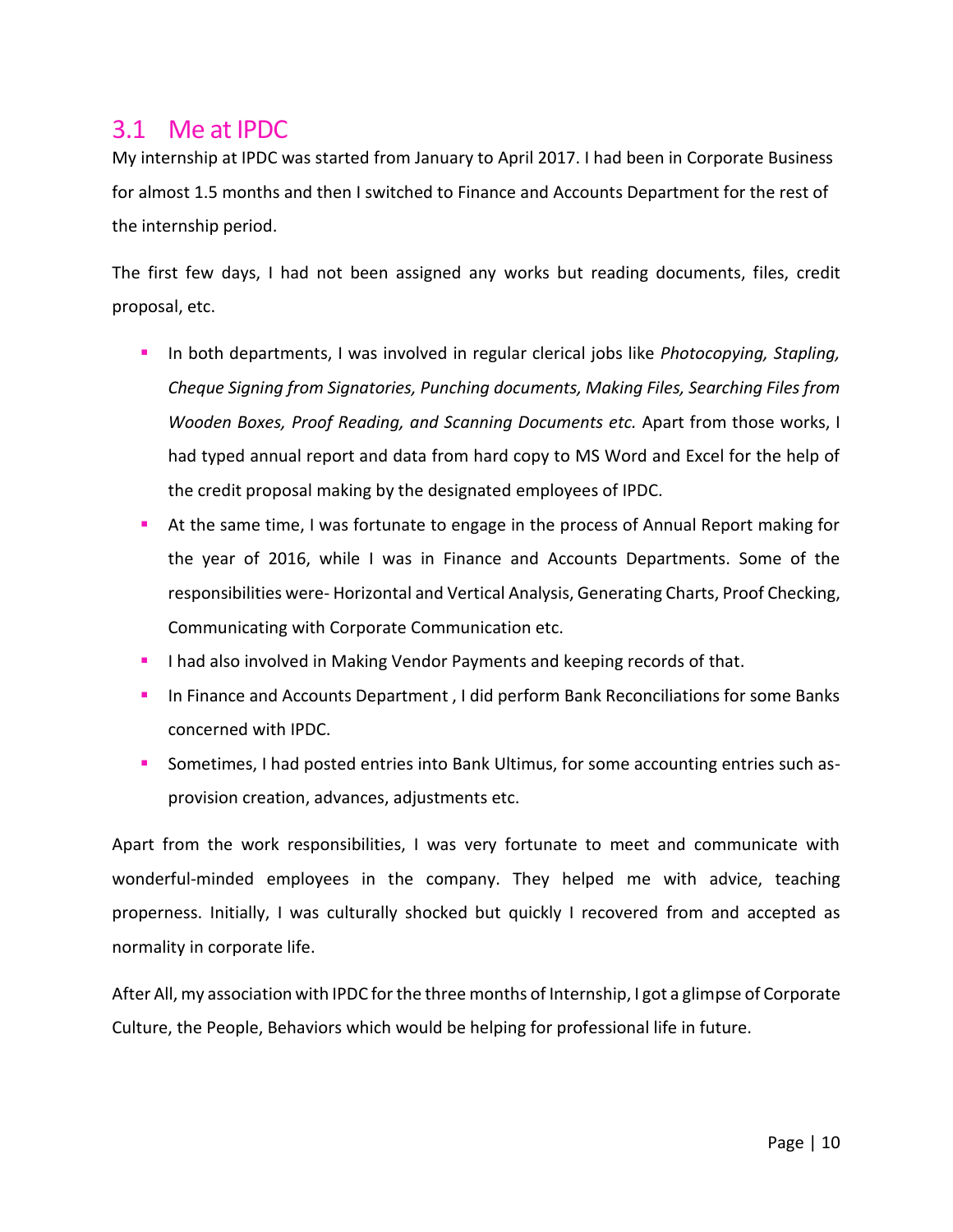**Chapter 4**

# <span id="page-17-0"></span>**Corporate Governance and Firm Performance**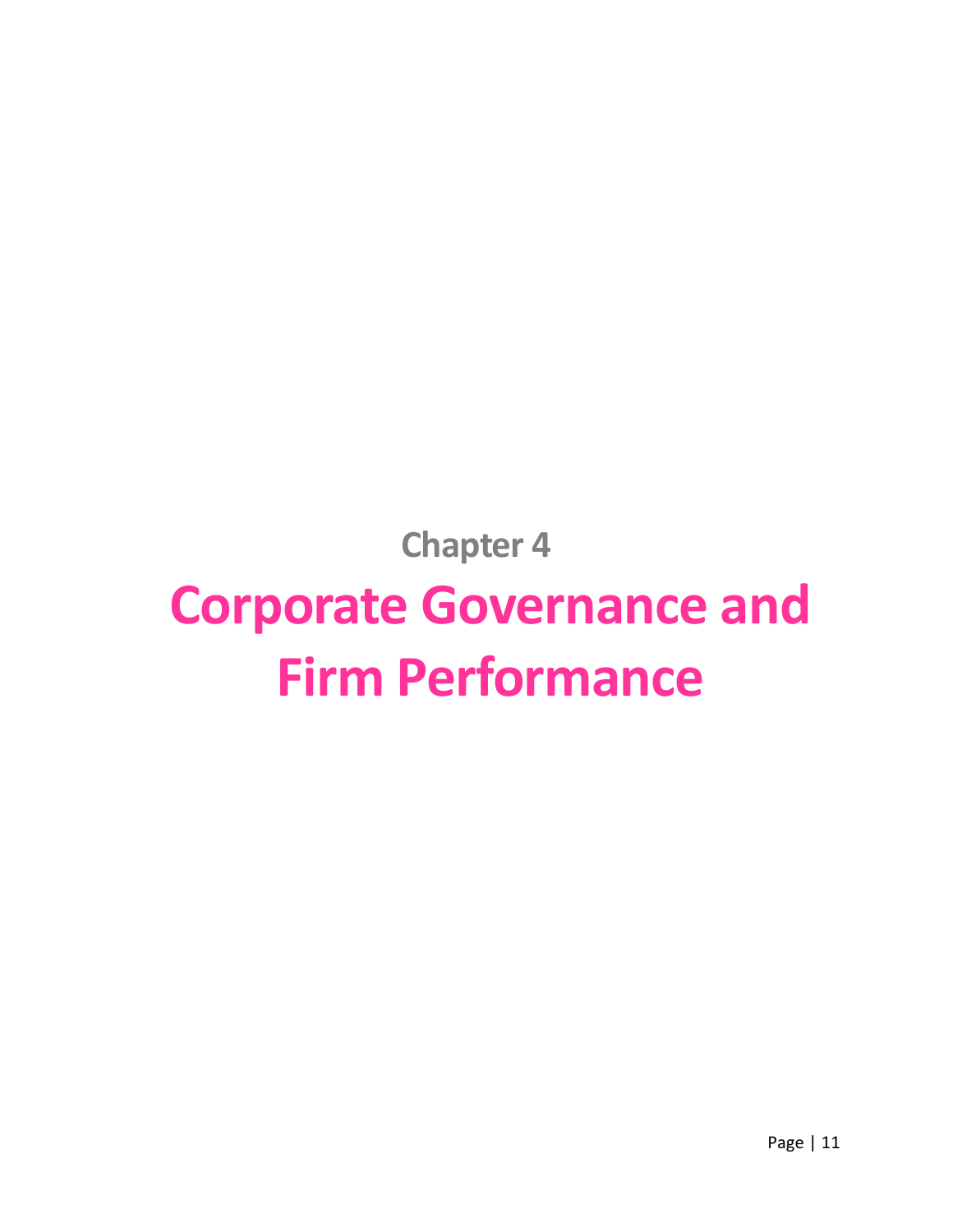#### <span id="page-18-0"></span>4.1 Introduction

Corporate Governance is a guideline and system to govern a company. It also adjusts the interest between the management and the shareholders that helps reduce the agency problem. In order to make better decisions, ensure the flow of right information to the right people in right time, ensure transparence as well as achieve the goal of a company, the importance of corporate governance in any company is profound. The maintenance of good corporate governance standards in financial institutions is considered significant in monitoring corporate and managerial performance due to their high (debt or equity) stake in a large number of companies (Datar, 2004)**.** At this point, the question arises how to practice and safeguard Corporate Governance in a company. There are some mechanisms of corporate governance, including internal and external aspects, such as – Inclusion of Female Board Members, Audit Committee, External Auditor, Number of Board Size, Independent Directors, Ownership Patterns and many other ways (Chowdhury, 2015).

#### <span id="page-18-1"></span>4.2 Objective of the Study

This study is based on the quest of finding the answers to the issue of corporate governance and its importance on performance and impact on Earning Management of Non-Banking Financial Institutions in Bangladesh. Is there any impact (positive or negative or none) of Gender Diversity, Board Size, Independent Director, and Audit Committee on Firm's performance? At the same time, is there any relationship with Earning Management and Corporate Governance mechanisms? There are vast number of empirical researches conducted regarding this issue on different countries and international perspectives. However, in Bangladesh research on Corporate Governance especially in NBFIs has not done much in number. Using the last 5 years (year 2010 to 2015) of data from numbers of Non-Banking Financial Institutions in Bangladesh, the study has tried to run regression analysis in order to find out the answers raised above.

## <span id="page-18-2"></span>4.3 Methodology and Limitation

Data Analysis tool- *Regression* on excel has been used to analyze the variables. This study focuses on how independent variables influence or relate with dependent variable. Corporate Performance (measurement variables- Net Sales Turnover/Net Income/ROE/ROA/EPS/Total Assets) and Earning Management (measurement variable- REO) are the two separate dependent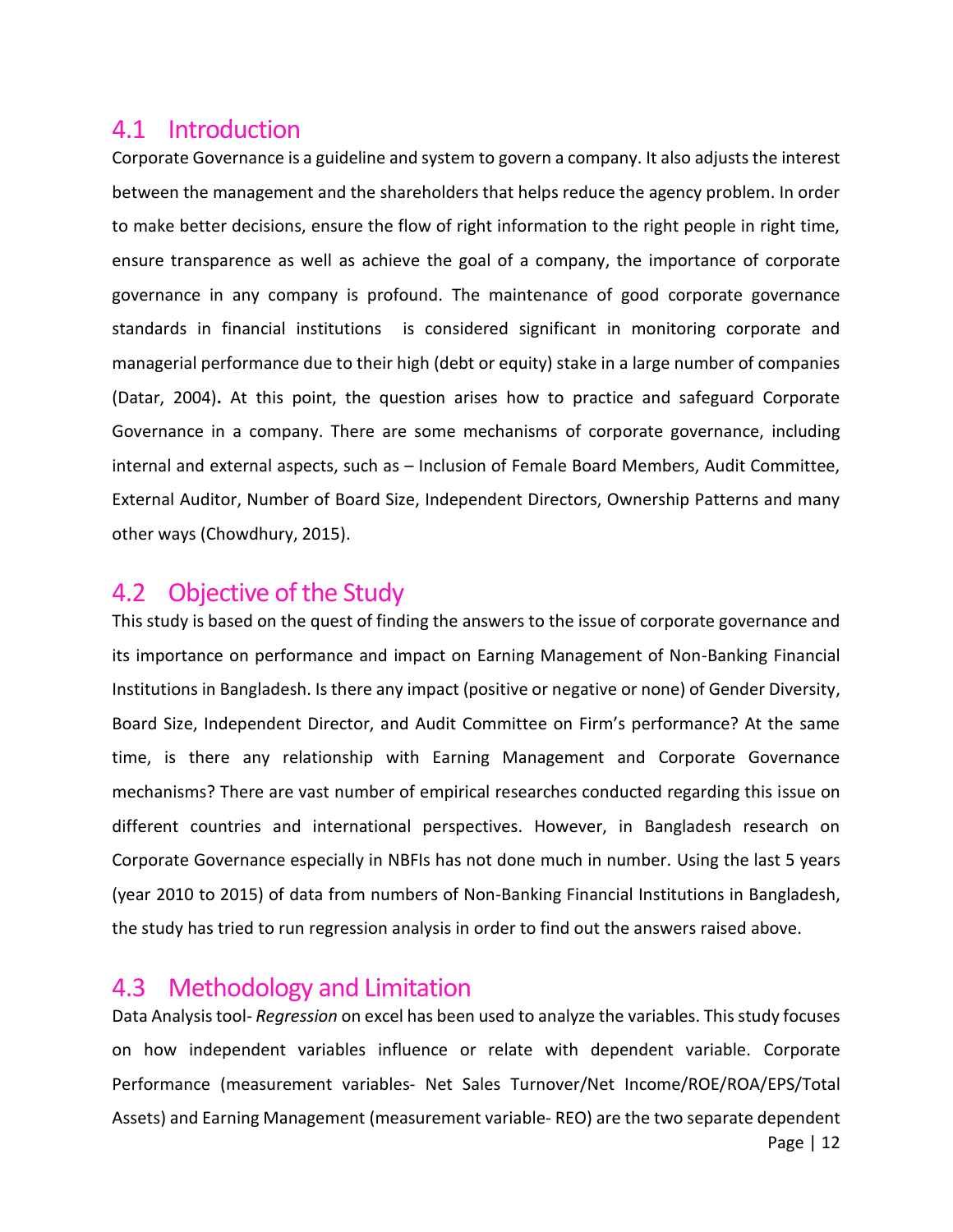variables. On the other hand, the Corporate Governance Mechanisms ( such as- Board Size, Gender Diversity, Independent Director, Audit Committee) are taken as the dependent variable for the regression analysis.

Along with regression, correlation and descriptive statistics analysis have been conducted in this study.

For the analysis, a sample size of thirteen (13) Non-Banking Financial Institutions in Bangladesh, listed in DSE (Dhaka Stock Exchange) has been taken, for the financial years from 2011 to 2015, totaling (13\*5) 65 number of observations. All the data sets related to dependent and independent variables are collected from the annual reports published by those NBFIs.

| Year | <b>Industry</b> | Number of Firms in the sample          | <b>Observed Firm Years</b> |
|------|-----------------|----------------------------------------|----------------------------|
| 2011 | <b>NBFI</b>     | 13                                     | 13                         |
| 2012 | <b>NBFI</b>     | 13                                     | 13                         |
| 2013 | <b>NBFI</b>     | 13                                     | 13                         |
| 2014 | <b>NBFI</b>     | 13                                     | 13                         |
| 2015 | <b>NBFI</b>     | 13                                     | 13                         |
|      |                 | <b>Total Observations (Firm Years)</b> | 65                         |

#### **Sample Description**

#### **Limitation**

One of the biggest limitations of the study is lack of Female Board Members in Non-Banking Financial Institutions in our country. In some cases, it has been found there is zero (0) representation of female directors, as a results the study has found it difficult or could not support the notion of female inclusion as a positive impact for the firm performance. At the same time, the study contradicts with some assumptions based on researched data, I anticipate, due to lack of widespread and proper implication Corporate Governance in NBFIs. Another limitation, or must say , a constraint, is most of the variables especially corporate governance mechanisms have almost same number of (say BOD, Independent Director etc.) members over the five observed years in a company. Thus, the results may not reflect the corporate governance in other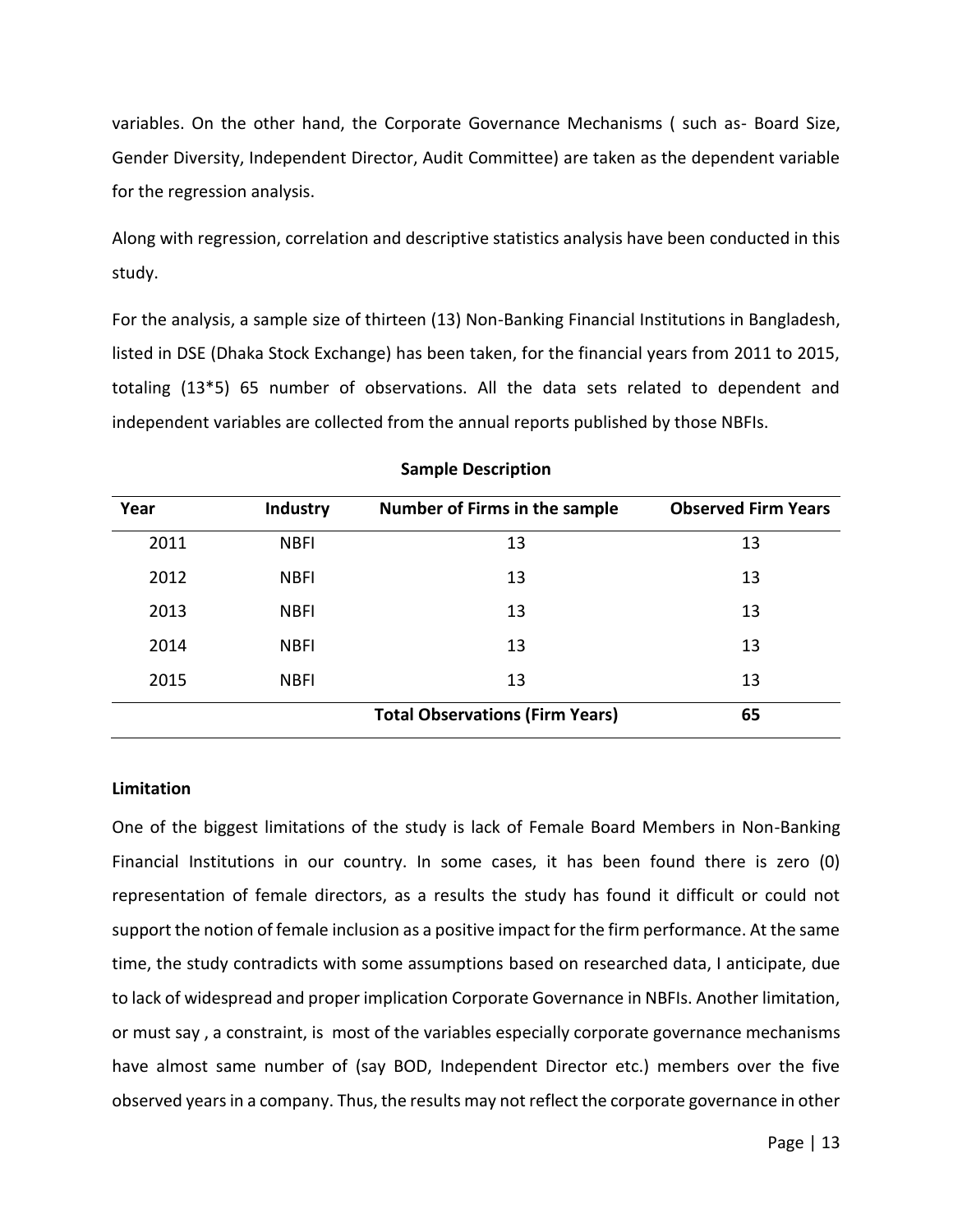countries apart from Bangladesh. Moreover, increase in sample size could results in better results than the that of this study.

#### <span id="page-20-0"></span>4.4 Rationale of the Study

Corporate governance constitutes the laws, institutions and mechanisms that serves the efficient and effective allocation of scarce resources in a company . In Bangladesh corporate governance is a prevailing issue and essential to the financial health of the country with a proactive approach to implement and enforce an appropriate corporate governance model (Rashid, Zoysa, & Zoysa, 2007). However, the Non-Banking Financial Institutions (NBFI) in Banglades are not having full banking license and not overseen by any banking regulatory agency, who are prodiving bank related financial services, such as investment, risk pooling, contractual savings, and market brokering. Apparently, NBFIs need to have a good corporate governance system (Moudud-Ul-Huq, 2014). Thus, there could ensure and promote a farier and trustworthy management in NBFIs. This is the reason, through this study, it has been tried to find out the coporate goverance in financial insitutions in Bangladesh and the impacts on the the performance, that can results in a message for importance of implementaion of proper corporate governane in the NBFI Industry.

#### <span id="page-20-1"></span>4.5 Literature Review and Hypothesis Development **Board Size**

Board size is an important aspect in Corporate Governance and many studies have examined the impact of board size on firm performance. Mohapartra (2017) has conducted an empirical study on the influence of board size on the firm's financial performance in India which has been concluded there is a significant impact of Board size on firm value and performance. However, Jensen; Yermack; Garg; Eisenberg, Sundgren &Wells ( as cited in Mohapartra, 2017) argue on smaller board size to be more efficient than the big size of board member.

Fama and Jeasen; and Stulz (As cited in Ming & Gee, 2008) on the issue of board size, suggested having a tightly controlled shareholding by a few directors lead to expropriation of corporate wealth through excessive compensation package which subjects a company to adverse selection problems. The small number of board member may choose to deploy internally generated funds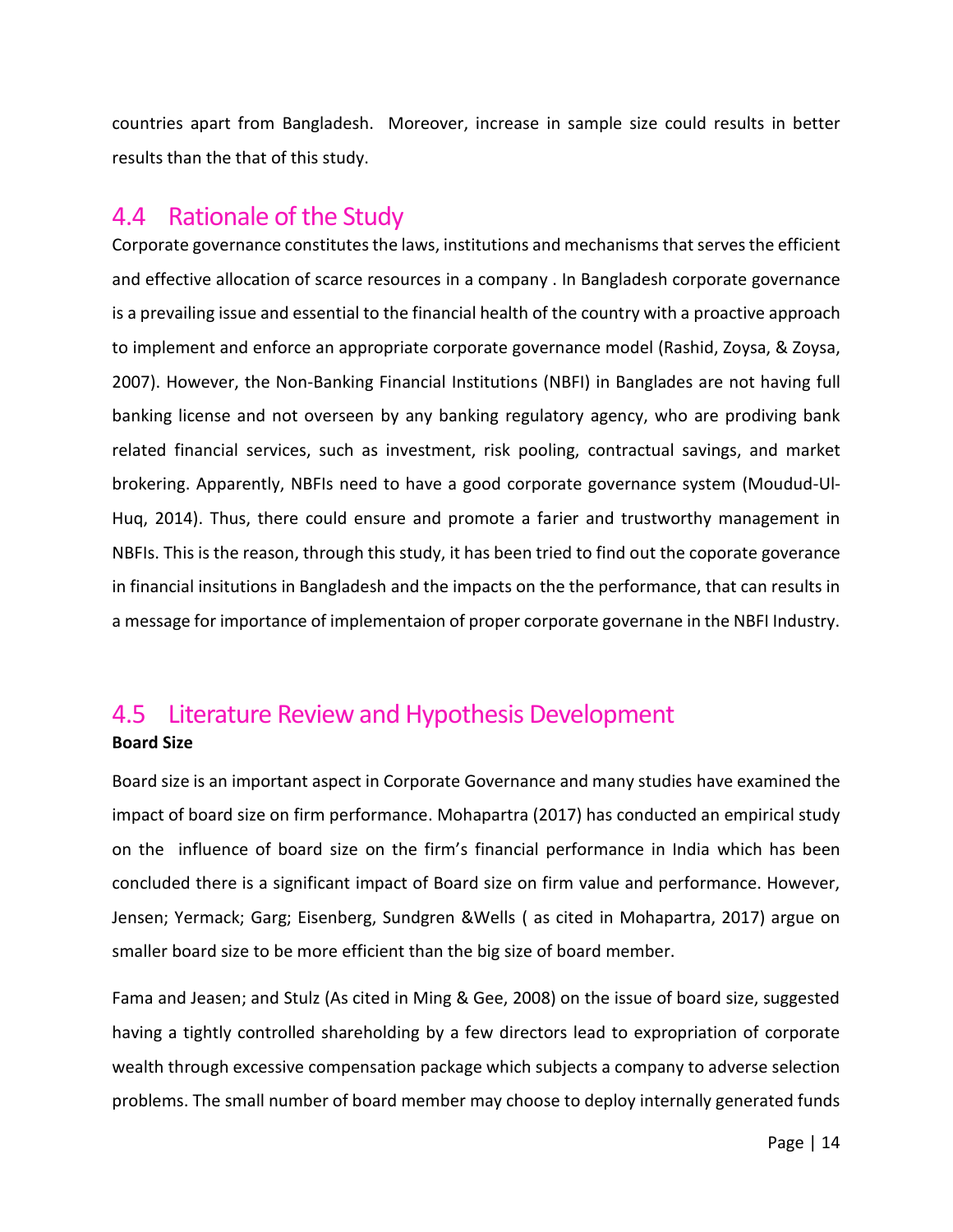to finance non-productive projects without thinking of returning excess cash to shareholder in terms of higher dividend and share repurchase. Abed et al., (As Cited in Abbadi, Hijaz, & Al-Rahahleh, 2016) found that the size of board of directors is the only variable among the existence of independence members within the board of directors, the size of the board of directors, the role duality (CEO/chairman), the percentage of insider ownership that has a significant relation with earnings management.

#### *Hypothesis 1: Increase in Board Size can increase the firm performance*

#### **Independent Director**

The one way of power distribution can be indicated by the composition of the board of directors. The composition of the board members may infer the inclination of strategic change through a positive payoff in a firm can be gained, Golden and Zajac, (as cited in Luan & Tang, 2007). According to Gul and Leung (as cited in Luan & Tang, 2007), with the lack of Independent director, a company leading by insiders can hamper the function of the board and jeopardize the wealth of the shareholders. They also pointed out the importance of having independent directors in the board composition for the sake of monitoring the management more efficiently and effectively to reduce agency costs, building good network ties with other institutions and with the involvement of external parties and insuring significant financial transparency. Weisbach; Byrd and Hickman; Dechow, Sloan and Sweeney; Peasnell, Pope and Young (as cited in Osma, 2008) confirm that the independent directors influence the board decisions and are capable of spotting and constraining the practices of earning management. There is an evidence consistent with independent directors being expert monitors of management that emphasize the monitoring role of independent directors and it can be concluded that the inclusion of independent directors may improve company's long-term performance (Osma, 2008). Therefore, Mittal ( as cited in Kishore, 2017) points out the increased presence of Independent directors in the boardroom can insure effective deterrent to fraud and mismanagement, inefficient use of resources, inequality and unaccountability of decisions . Besides, Clarke (As cited in Kishore, 2017) says Independent directors have long been viewed as a solution to many corporate governance problems. *Hypothesis 2: Independent Directors may affect company's performance*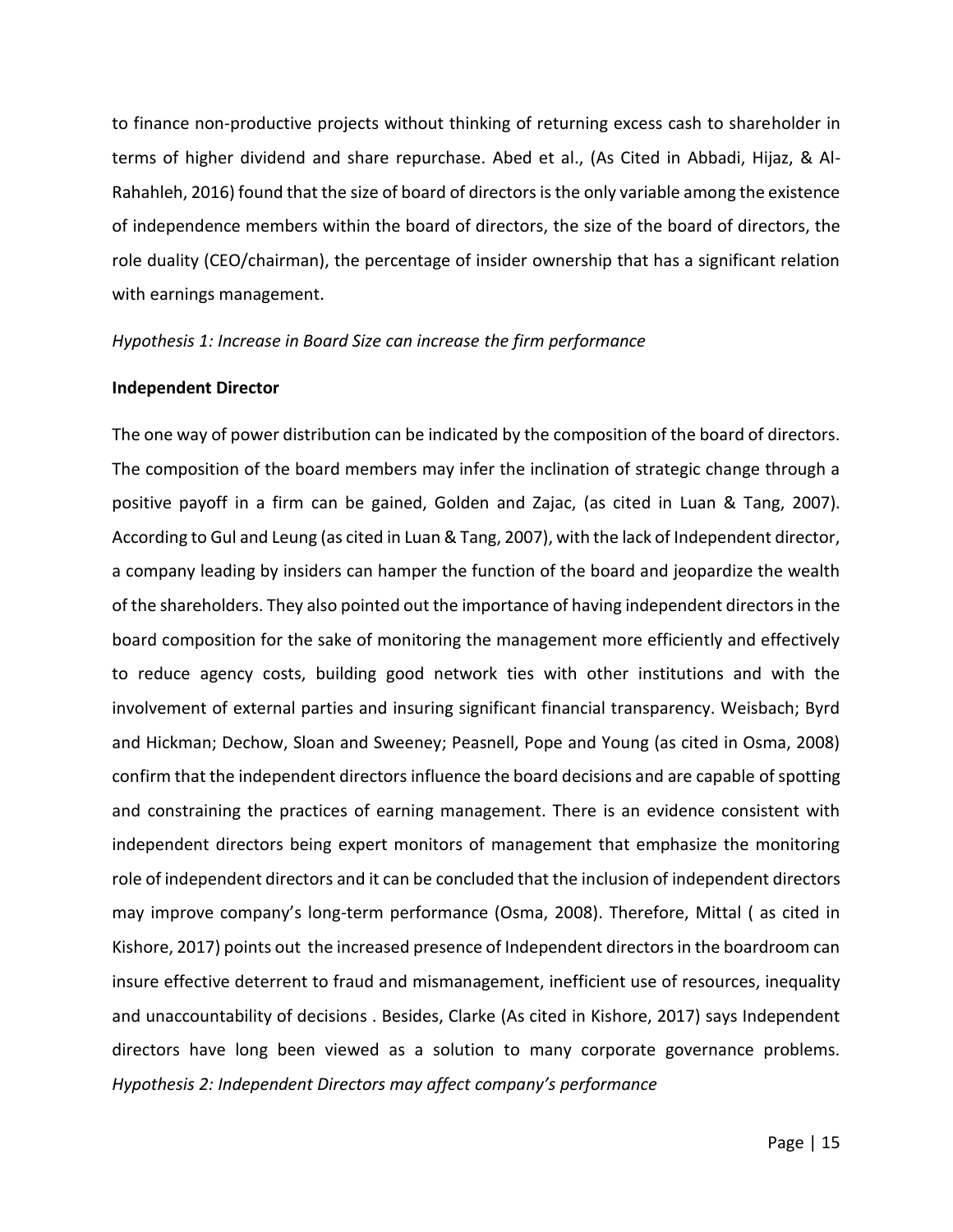#### **Audit Committee**

Klein's study ( As Cited in Abbadi, Hijaz, & Al-Rahahleh, 2016) has found that firms with boards and/or audit committees composed of independent directors are less likely to have large abnormal accruals and the boards structured to be more independent of the CEO may be more effective in monitoring the corporate financial accounting process. Another study by Ghosh et al., (As Cited in Abbadi, Hijaz, & Al-Rahahleh, 2016) reported that earnings management does not vary with board composition and structure, or with audit committee composition, expertise, and ownership. In contrast, board size and audit committee size, activity, and tenure are associated with earnings management. Liu et al (As Cited in Abbadi, Hijaz, & Al-Rahahleh, 2016) suggested that independence of audit committee, the frequency of meetings and the presence of nomination committee are negatively related to earnings management. However, the independence of the board and firm size are positively related to earnings management. Swastika's (As Cited in Abbadi, Hijaz, & Al-Rahahleh, 2016) results showed a significant and negative relationship between audit quality and firm size on one hand and earnings management on the other, a significant and positive relationship between board of director and earnings management.

*Hypothesis 3: Audit committee has positive relationship with firm performance*

#### **Gender Diversity**

Page | 16 Gender Diversity in Boardrooms has received a great attention in recent years, on the issue of value creation by the presence of women leadership in the company There have been several studies to find out the relationship between Gender Diversification in Board of Directors with the firm performance and earning management , however past empirical evidence is not conclusive on this matter (Dang & Nguyen, 2016). Some researchers, such as Carter, Simkins, & Simpson (2003), Shrader and Blackburn (As cited in Dang & Nguyen, 2016) have found a possitive relationship , and others such as., Francoeur et al; Rose ( As cited in Dang & Nguyen, 2016) show no effects of women directors or even , study by Adams and Ferreira (As cited in Dang & Nguyen, 2016), shows negative impact of gender diversity on company's performance. On the other hand, Nguyen, Locke, & Reddy (2015) have conducted a research finding out the number of female directors in the boardroom that actually make a difference in Firm's Performance. Their study says, increase in number of female has stronger effect than the less number of female board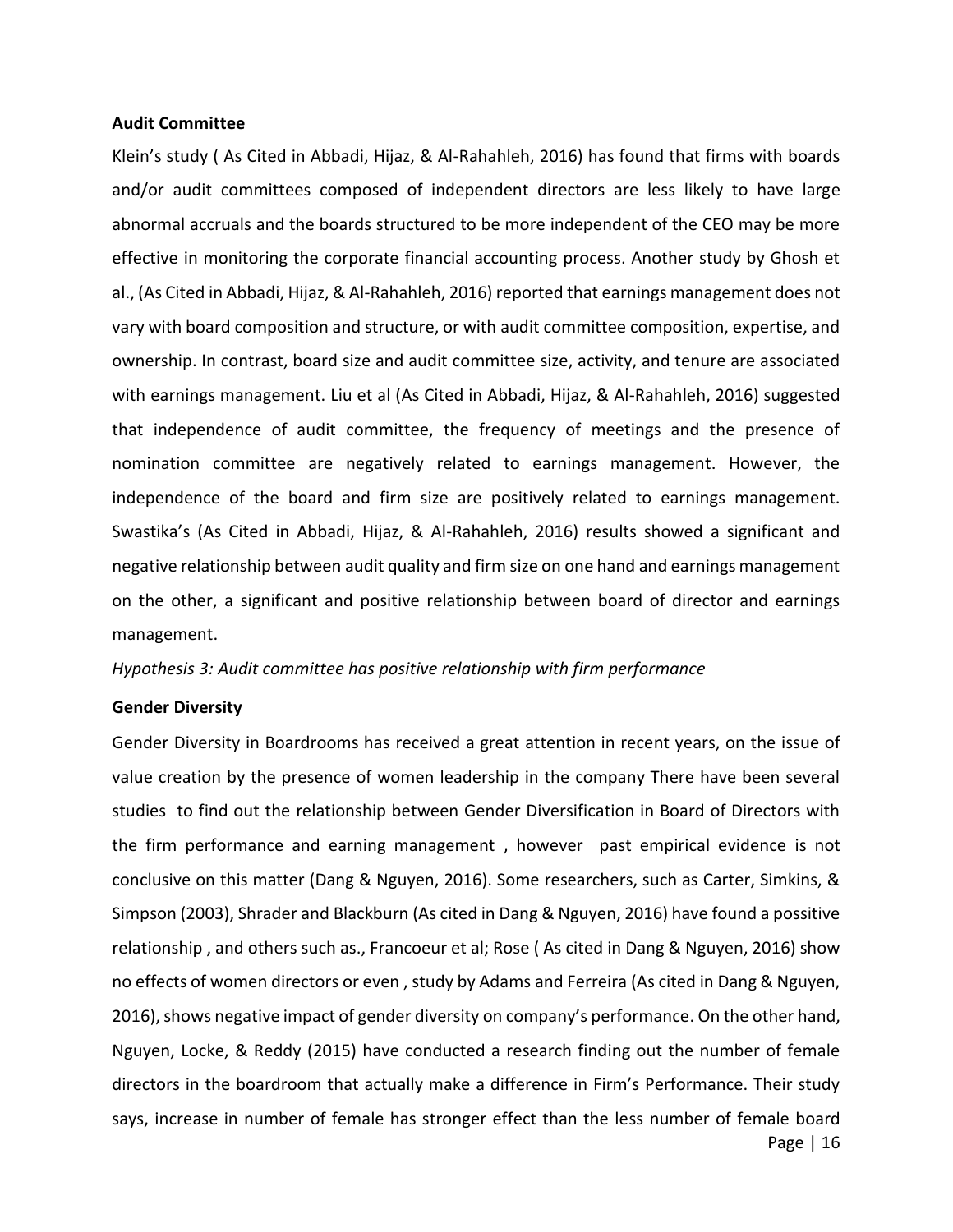members. Both theoretical and empirical findings in agreement with the perspectives of agency theory and resources dependence theory regarding the positive influences of board diversity on board effectiveness hold even after taking into account dynamic indigeneity, simultaneity, and unobserved time-invariant heterogeneity inherent in the corporate governance and firm performance relationship.

*Hypothesis 4: Inclusion of Female Directors may positively affect firm's performance* 

### <span id="page-23-0"></span>4.6 Model

The basic function for the analysis , the study has been used-

Firm Performance is the Function of  $=$  (Corpotate Governance, Firm's Characteristics)

Independent Variables (X) = Corporate Governance, Firm's Characteristics

Dependent Variable (Y) = Firm Performance

#### **Regression Model Specification**

 $roa2 = a + bdisize + indir2 + femldir2 + acsize + tassets + growth + leverage$ 

#### Where,

| Code                                                          | Variable Name                                          |  |  |  |  |  |  |
|---------------------------------------------------------------|--------------------------------------------------------|--|--|--|--|--|--|
| <b>Independent Variables: Corporate Governance Mechanisms</b> |                                                        |  |  |  |  |  |  |
| bdsize                                                        | <b>Board Size</b>                                      |  |  |  |  |  |  |
| Indir <sub>2</sub>                                            | Percentage of Independent Directors against Board Size |  |  |  |  |  |  |
| femldir2                                                      | Percentage of Female Directors in Board                |  |  |  |  |  |  |
| acsize                                                        | Audit committee size                                   |  |  |  |  |  |  |
| <b>Independent Variables: Firm's Characteristics</b>          |                                                        |  |  |  |  |  |  |
| growth                                                        | Growth of Company's' Total Assets                      |  |  |  |  |  |  |
| leverage                                                      | Debt-Asset Ratio                                       |  |  |  |  |  |  |
|                                                               | <b>Dependent Variables: Firm Performance</b>           |  |  |  |  |  |  |
| roa <sub>2</sub>                                              | Return on Assets                                       |  |  |  |  |  |  |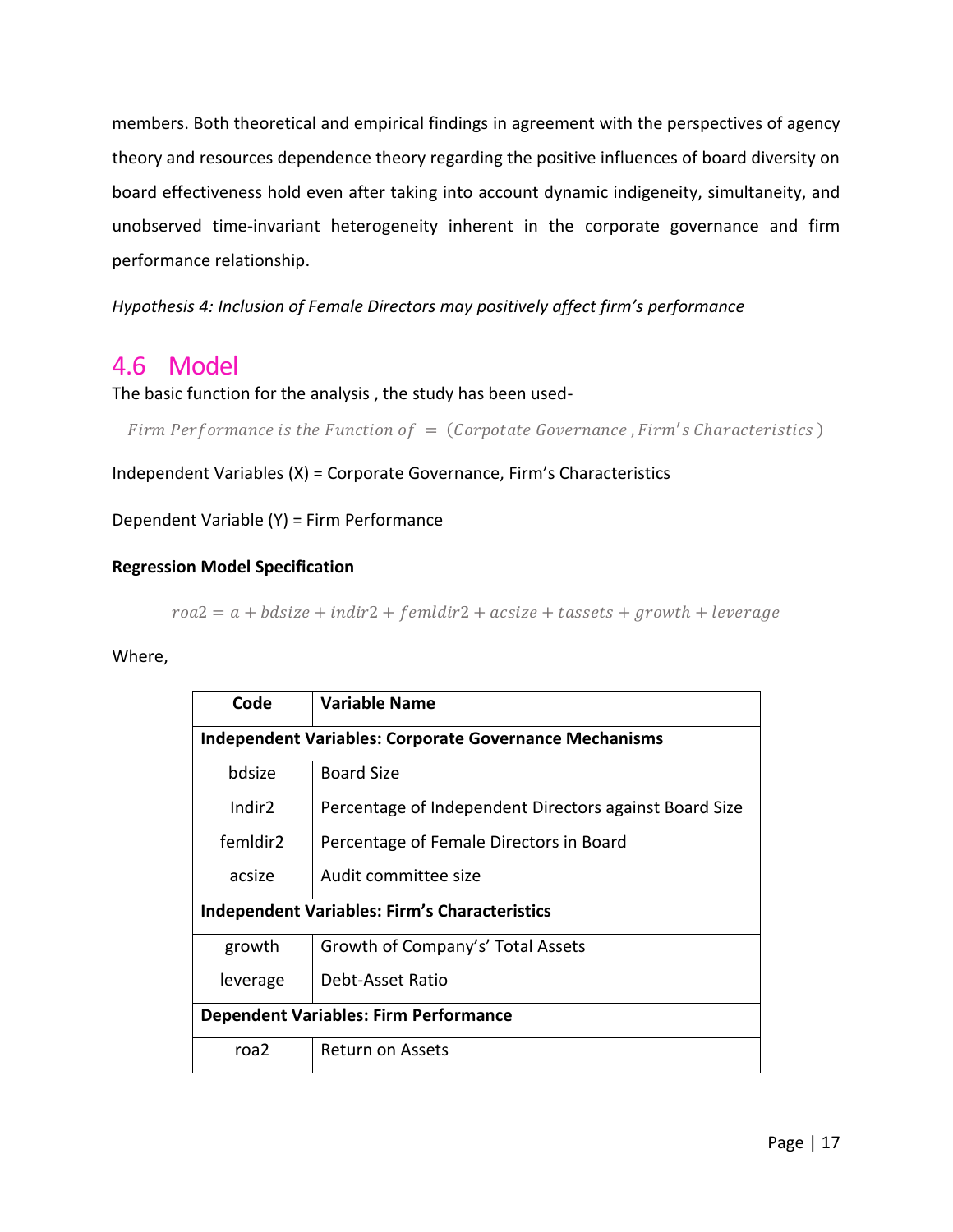## <span id="page-24-0"></span>4.7 Analysis & Findings

#### **Descriptive Statistics**

| <b>Table 1: Descriptive Statistics</b> |    |      |                    |                                                                                                     |            |                                                            |                                                           |                                                                                                   |  |  |
|----------------------------------------|----|------|--------------------|-----------------------------------------------------------------------------------------------------|------------|------------------------------------------------------------|-----------------------------------------------------------|---------------------------------------------------------------------------------------------------|--|--|
| N                                      |    | mean | sd                 | min                                                                                                 | p25        | p50                                                        | p75                                                       | max                                                                                               |  |  |
|                                        |    |      |                    |                                                                                                     |            |                                                            |                                                           |                                                                                                   |  |  |
|                                        | 65 |      | 1.159617           | 9                                                                                                   | 11         | 11                                                         | 12                                                        | 15                                                                                                |  |  |
|                                        | 65 |      | 0.731439           | 3                                                                                                   | 5          | 5                                                          | 5                                                         | 7                                                                                                 |  |  |
|                                        |    |      | $1.45E + 10$       | $2.66E + 09$                                                                                        | $6.76F+10$ | $1.33E+10$                                                 |                                                           | 7.34E+10                                                                                          |  |  |
|                                        |    |      |                    |                                                                                                     |            |                                                            |                                                           | 0.2 0.3333333                                                                                     |  |  |
|                                        |    |      |                    | 0                                                                                                   | 0.0769231  |                                                            |                                                           |                                                                                                   |  |  |
|                                        |    |      | 0.167093           | 0.5962291                                                                                           |            |                                                            | 0.889221                                                  | 1.827937                                                                                          |  |  |
|                                        |    |      | 0.48864            |                                                                                                     |            |                                                            |                                                           | 1.583664                                                                                          |  |  |
|                                        |    |      | 65<br>50 0.0382611 | 11.24615<br>4.8<br>$1.74F + 10$<br>65 0.1639829 0.0629307<br>65 0.1214614 0.0873149<br>65 0.8370736 |            | 65 0.0130065 0.0156713 -0.0517138 0.0062359<br>$-0.769724$ | 0 0.1428571 0.1666667<br>0.7339981 0.8283369<br>-0.245303 | 0.0151869 0.0211366 0.0511246<br>$2.34E+10$<br>0.1 0.1818182 0.3333333<br>$-0.129121$ $0.2730035$ |  |  |

#### **Table 1 : Descriptive Statistics**

The above table shows the average firm performance is 1.30%, minimum of 0.517% to maximum positive 0.5112%, considering 'Return on Asset' as the measurement variable for firm performance.

The average number of board size in NBFI's, as per the table, is about 11 Members in Boardroom. Minimum has been counted as Nine (09) and maximum member is up to 15. On an average roughly 11, close to 12, is pretty much in the range of Security and Exchange Commission guideline for the Board Size (min 5, Max 20).

According to the Security and Exchange Commission (SEC) guideline for Corporate Governance, it is a requirement to have at least one-fifth (1/5) Independent Director(s) of the total number of Board of Directors in a company. Unfortunately, in our Non-Banking sector, some company do not comply the law since the above table indicates the minimum independent director's is zero (0) and the average percentage (%) of Independent Director is less than one (1).

On the other hand, the audit committee size is on an average- 4.8, almost 5 members per company that is 2 more than the requirement of SEC. The law says, there should be at least three members in an audit committee, and the table shows the minimum size of audit committee is three (03). Therefore, it can be said, NBFIs in Bangladesh do follow the rules for Audit committee size.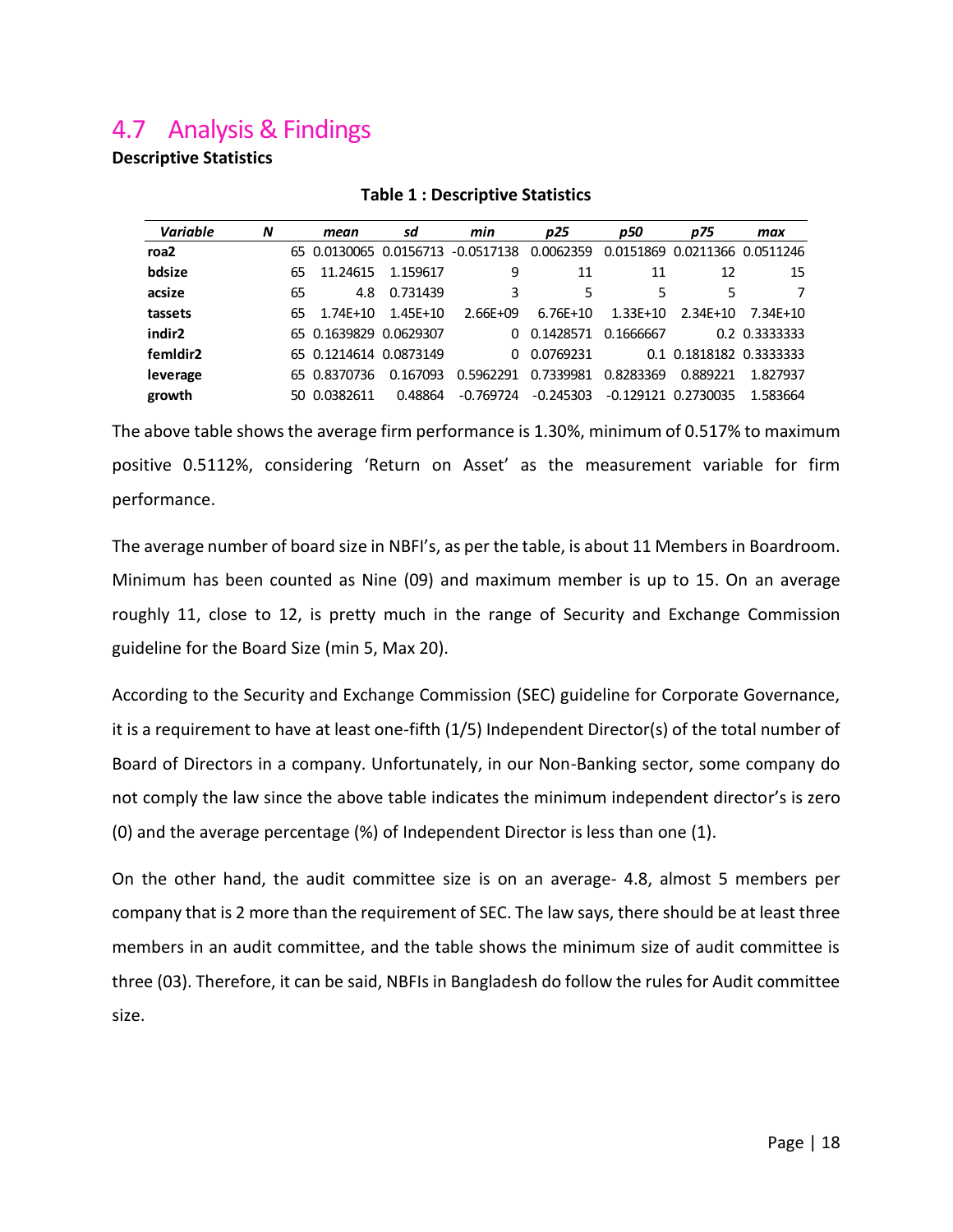The above table also shows that the number of female member, on an average, in a non-banking financial institution is 12.1% against the board size that indicates most of the firms do not have enough female directors.

The leverage (debt-asset ratio) has seen 0.837 (average), ranging from 0.596 to 1.828. Besides, the average total assets growth over the five years (2011-2015) is 3.827%, having negative minimum growth (-7.679%) to good positive maximum growth (15.84%).

#### **Correlation**

|                    | roa2         | bdsize    | acsize    | tassets      | indir <sub>2</sub> | femldir <sub>2</sub> | leverage  | growth |
|--------------------|--------------|-----------|-----------|--------------|--------------------|----------------------|-----------|--------|
| roa <sub>2</sub>   | $\mathbf{1}$ |           |           |              |                    |                      |           |        |
| bdsize             | 0.1285       | 1         |           |              |                    |                      |           |        |
| acsize             | $-0.3052$    | 0.2529    | 1         |              |                    |                      |           |        |
| tassets            | 0.1803       | 0.2237    | 0.1894    | $\mathbf{1}$ |                    |                      |           |        |
| indir <sub>2</sub> | $-0.0554$    | $-0.0319$ | 0.078     | 0.2336       | 1                  |                      |           |        |
| femIdir2           | 0.0684       | $-0.365$  | $-0.1555$ | 0.0007       | 0.1614             | 1                    |           |        |
| leverage           | $-0.5045$    | 0.1079    | 0.0848    | 0.074        | 0.2493             | $-0.0274$            | 1         |        |
| growth             | 0.0374       | 0.3481    | 0.1881    | 0.1229       | 0.1312             | 0.0965               | $-0.1449$ |        |

**Table: 2 Correlation matrix of the explanatory variables**

The above correlation matrix shows, Return on Asset (roa) has relationship with Audit committee size (assize) and leverage (considering > |.25| for determining any form of relationship). Besides, growth of Total Assets and Female Directors correlate with Board Size, scoring 0.348 and -0.365 respectively.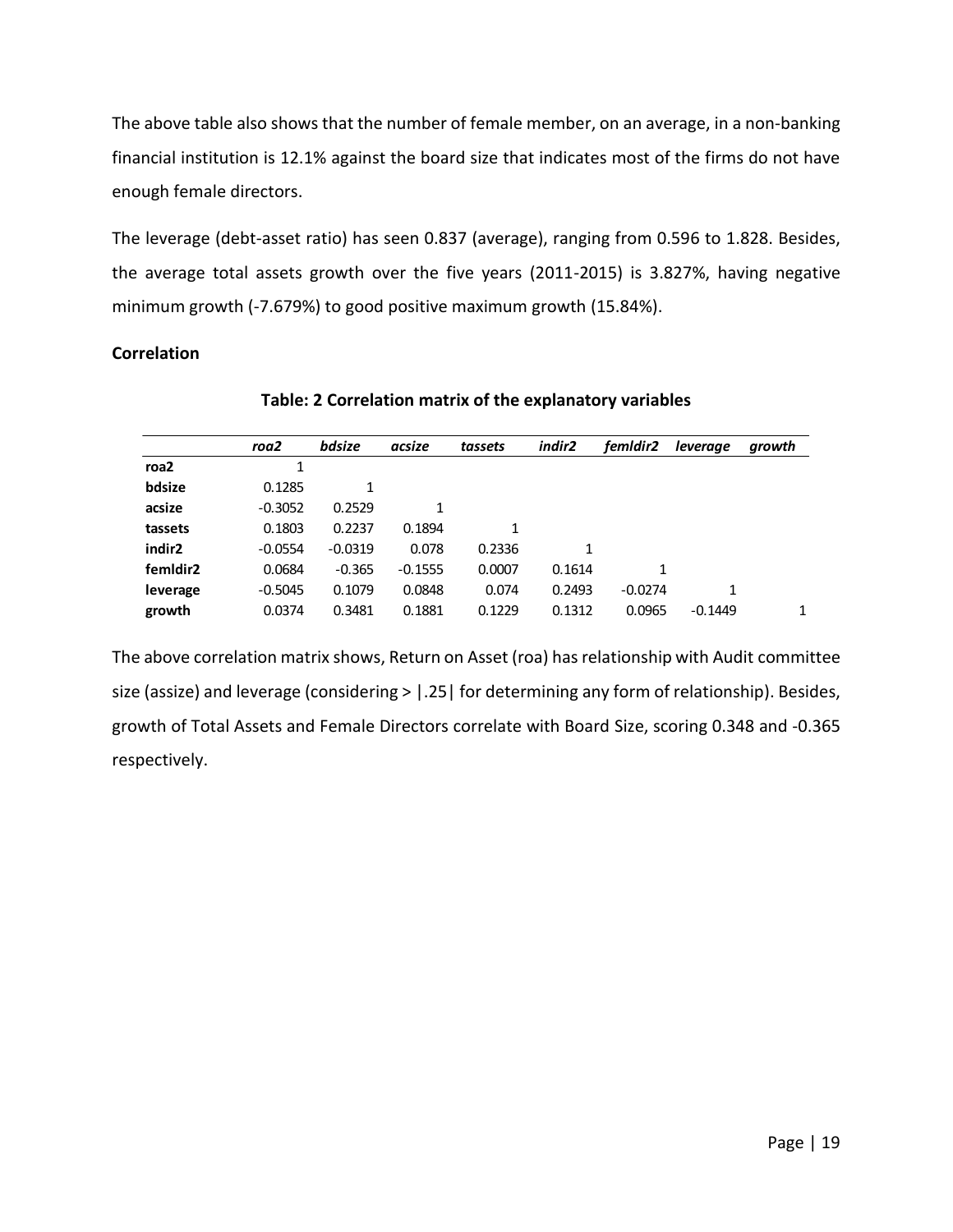#### **Regression**

The results of regression analysis is given below-

| roa2     | Coef.                    | Std. Err.           | t       | p > l t l | [95% Conf. Interval] |             |  |
|----------|--------------------------|---------------------|---------|-----------|----------------------|-------------|--|
|          |                          |                     |         |           |                      |             |  |
| hdsize   |                          | 0.0048776 0.0021246 | 2.3     | 0.027     | 0.0005899            | 0.0091652   |  |
| indir2   | 0.018062                 | 0.031967            | 0.57    | 0.575     | -0.04645             | 0.0825741   |  |
| femldir2 | 0.0244607                | 0.026169            | 0.93    | 0.355     | $-0.02835$           | 0.077718    |  |
| acsize   | $-0.0077446$ $0.0027224$ |                     | $-0.84$ | 0.007     | $-0.013239$          | $-0.002581$ |  |
| tassets  | 2 74F-13                 | 1 50F-13            | 17      | 0.082     | $-3.61F-14$          | 5.84E-13    |  |
| growth   | $-0.0048768$ 0.0045924   |                     | $-1.06$ | 0.294     | $-0.014145$          | 0.0043911   |  |
| leverage | -0.0532343 0.0115297     |                     | $-4.62$ | 0.000     | $-0.076502$          | $-0.299664$ |  |
| Cons     |                          | 0.0313295 0.0268523 | 1 17    | 0.25      | -0.002861            | 0.0855196   |  |

**Table 3 : Summary of Regression Analysis**

For the analysis of the regression model, SPSS (stata) has been used. The results indicates the mixed relationship with our hypotheses, refuting the relationship Independent Director and Gender Diversity with Firm's performance. This implies that Independent Director and Inclusion Female member in Board cannot influence the firm's performance. Oppositely, there is significant relationship with Board Size and Audit committee size with Firm Performance.

Another aspect- Leverage, one of Firm Characteristics (used three measurement variables: 'Total Assets, Growth, and Leverage) has significant impact on Firm Performance.

With regard to *Hypothesis 1,* the results support the assumption that the Increase in Board Size increase the firm performance  $[p = 0.027 < .05]$ . The result contradicts with Jensen; Yermack; Garg; Eisenberg, Sundgren &Wells ( as cited in Mohapartra, 2017), who suggested bigger board size do not impact on Firm performance. However, Mohapartra; Abed et al. (As Cited in Abbadi, Hijaz, & Al-Rahahleh, 2016) support the above finding.

Hypothesis 2 has proposed that Independent Directors may affect company's performance, but the evidence found here does not back the hypothesis, showing the P value is 0.575 which is less than .05. Surprisingly , this result generates utterly opposite view of many authors such as-Golden and Zajac, (as cited in Luan & Tang, 2007); Gul and Leung (as cited in Luan & Tang, 2007);Weisbach; Byrd and Hickman; Dechow, Sloan and Sweeney; Peasnell, Pope and Young (as cited in Osma, 2008); Mittal ( as cited in Kishore, 2017).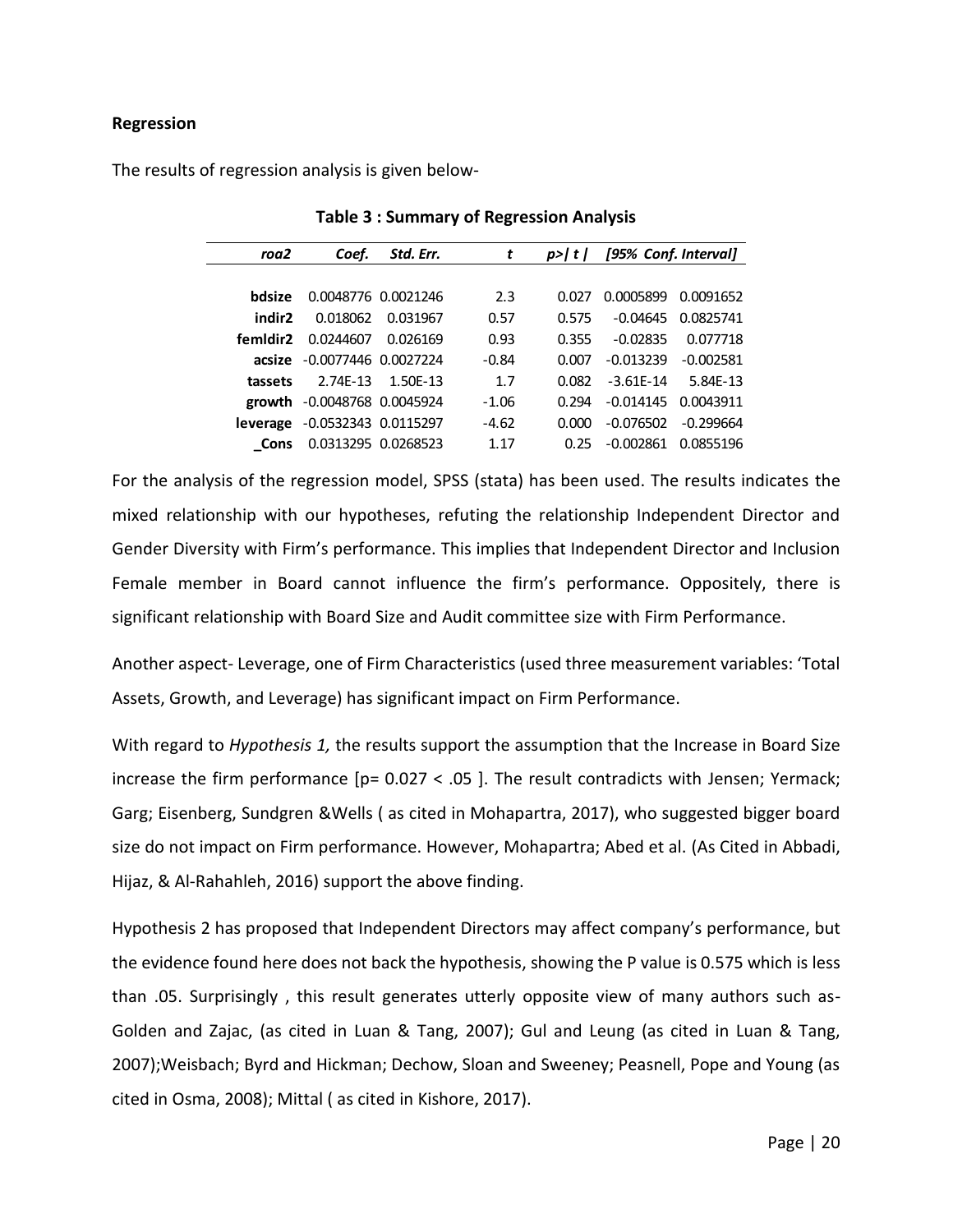Hypothesis regarding the audit committee with firm performance, it has been evident that there is a significant impact of audit committee (p= 0.007< 0.05). The result is very consistent with the study results of Klein (As Cited in Abbadi, Hijaz, & Al-Rahahleh, 2016); Swastika.

The regression do not support the *Hypothesis 4,* which gives the P value 0.355 > 0.05. This implies that there is no impact of the Inclusion of Female Directors on the performance of the nonbanking financial institution in Bangladesh. The results oppose the findings of Dang & Nguyen; Carter, Simkins, & Simpson, Shrader and Blackburn (As cited in Dang & Nguyen, 2016); Nguyen, Locke, & Reddy. However, Francoeur et al; Rose (As cited in Dang & Nguyen, 2016); Adams and Ferreira (As cited in Dang & Nguyen, 2016) study are well supported by the results.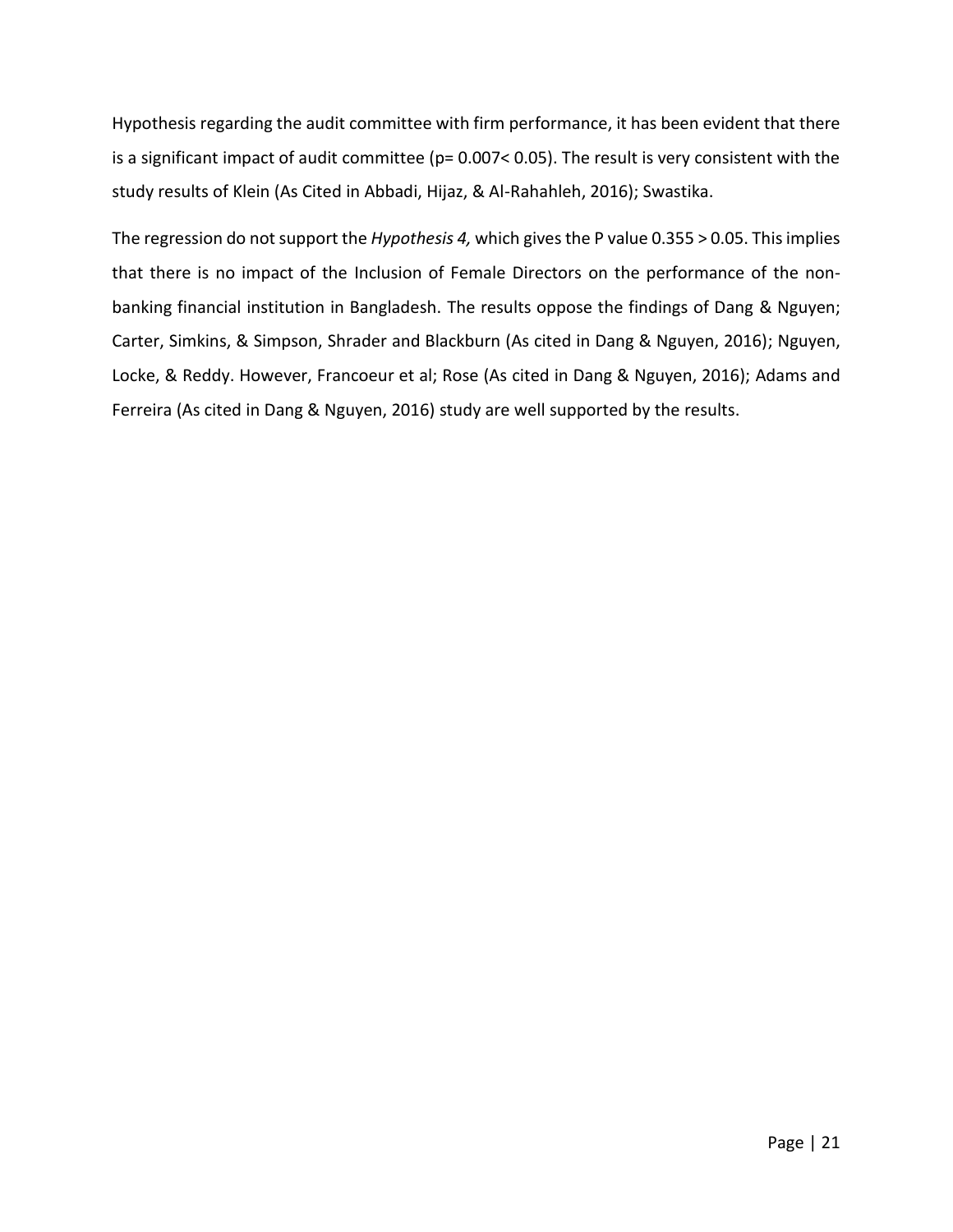## <span id="page-28-0"></span>4.8 Corporate Governance and Firm Performance: Perspective of IPDC Finance Limited

|                           | roa <sub>2</sub> | bdsize                      | acsize     | tassets        | indir <sub>2</sub> | femIdir2    | leverage    | growth     |
|---------------------------|------------------|-----------------------------|------------|----------------|--------------------|-------------|-------------|------------|
| Mean                      | 0.0206           | 10.8                        | 4.6        | 7516080036     | 0.186              | 0.221       | 0.714       | 0.05002    |
| <b>Standard Error</b>     | 0.002204541      | 0.374165739                 | 0.24494897 | 256187328.4    | 0.006              | 0.0360194   | 0.006       | 0.01922    |
| Median                    | 0.018            | 11                          | 5          | 7743863131     | 0.182              | 0.25        | 0.72        | 0.05572    |
| <b>Standard Deviation</b> | 0.004929503      | 0.836660027                 | 0.54772256 | 572852281.3    | 0.014              | 0.0805419   | 0.0134164   | 0.03844    |
| <b>Sample Variance</b>    | 2.43E-05         | 0.7                         | 0.3        | 3.2816E+17     | 0.000200           | 0.006487    | 0.00018     | 0.00148    |
| <b>Kurtosis</b>           | 3.088451964      | $-0.612244898 - 3.33333333$ |            | $-1.285442902$ | $-1.212$           | $-0.168668$ | $-2.407407$ | 1.76523    |
| <b>Skewness</b>           | 1.77732255       | 0.512240833 -0.60858062     |            | $-0.324117495$ | $-0.299$           | $-0.935326$ | $-0.165635$ | $-0.85399$ |
| Range                     | 0.012            | $\overline{2}$              | 1          | 1440927299     | 0.033              | 0.2         | 0.03        | 0.09252    |
| Minimum                   | 0.017            | 10                          | 4          | 6761089327     | 0.167              | 0.1         | 0.7         | $-0.00194$ |
| <b>Maximum</b>            | 0.029            | 12                          | 5          | 8202016626     | 0.200              | 0.3         | 0.73        | 0.09058    |
| Sum                       | 0.103            | 54                          | 23         | 37580400180    | 0.930              | 1.105       | 3.57        | 0.20007    |
| Count                     | 5                | 5                           | 5          | 5              | 5                  | 5           | 5           | 4          |

#### **Table 4: Descriptive Statistics**

The above table shows the Return of Total Assets (roa2) is 2.06% ranging from 1.7% to 2.9% over the observed five financial years of IDPC Finance Limited. The average board size is close to 11, which goes maximum of 12 in a year. Independent Director's percentage against board size is only 18.6%, which is very poor comparing the Security of exchange commission regulation for corporate governance required size- 20% of Board Members. Audit committee size is also on an average, almost, 5 members each year (required as per SEC regulation is minimum of 3 members). Female Directors percentage is 22.1% against the board size which is pretty much greater than the number of group (industry, considering 13 NBFIS) average which is 12.1%. The same better picture than NBFIs combined average can be seen in Growth of IDPC's total fixed assets which is almost 5% each year. However, on an average, leverage ratio is 0.714 which is lower than the NBFIs combined results.

|                  | roa2     | bdsize   | acsize   | tassets      | indir <sub>2</sub> | femIdir2     | leverage | growth |
|------------------|----------|----------|----------|--------------|--------------------|--------------|----------|--------|
| roa <sub>2</sub> | 1        |          |          |              |                    |              |          |        |
| bdsize           | $-0.449$ | 1        |          |              |                    |              |          |        |
| acsize           | $-0.444$ | 0.873    | 1        |              |                    |              |          |        |
| tassets          | 0.795    | $-0.173$ | 0.055    | $\mathbf{1}$ |                    |              |          |        |
| indir2           | 0.454    | $-0.998$ | $-0.899$ | 0.149        | 1                  |              |          |        |
| femidir2         | 0.722    | 0.263    | 0.238    | 0.738        | $-0.264$           | $\mathbf{1}$ |          |        |
| leverage         | $-0.764$ | 0.312    | 0.272    | $-0.515$     | $-0.311$           | $-0.696$     | 1        |        |
| growth           | 0.158    | 0.247    | 0.237    | 0.448        | $-0.249$           | 0.198        | 0.447    | 1      |

| <b>Table 5: Correlations</b> |  |  |  |
|------------------------------|--|--|--|
|------------------------------|--|--|--|

Analyzing the correlation of Firm performance with Corporate Governance and Firm Characteristics of IPDC Finance, it has found as remarkable that ROA ( Return on Assets) , for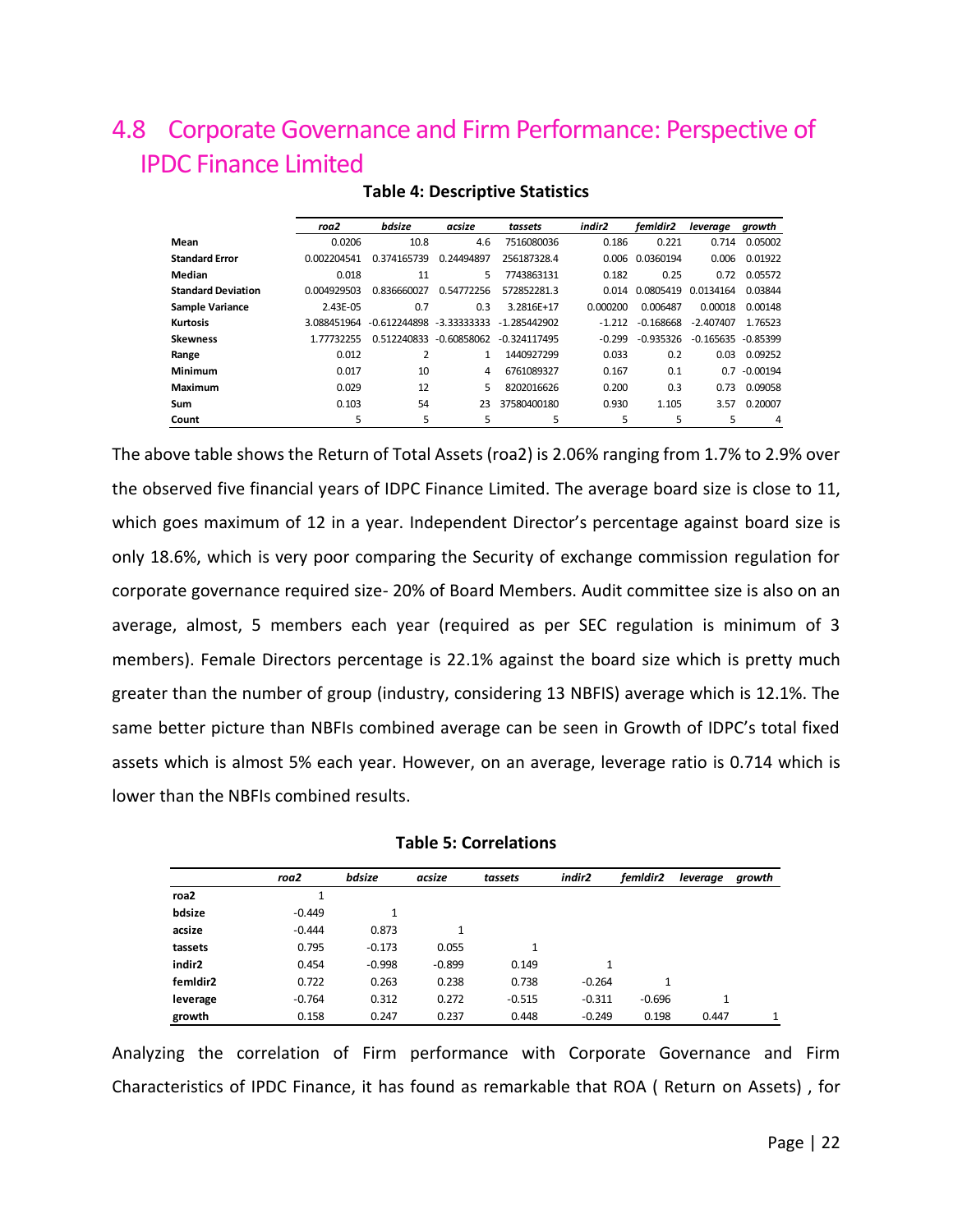measuring firm performance, has quite strong relationship (taking more than |0.25| for relationship measurement) with most of the variables- Board Size, Audit Committee Size, Total Assets, Independent Directors, Female Directors and Leverage. Beside, Board size has relationship with audit committee, independent director, female members and leverage. Similarly, Audit committee has relationship with independent director and leverage. Moreover, total assets have relationship with female directors and leverage, so does independent director with female members, growth and leverage. However, female director has relationship with leverage and leverage has relationship with growth.

| <b>Regression Statistics</b> |                |                       |           |         |                |                   |             |                                 |
|------------------------------|----------------|-----------------------|-----------|---------|----------------|-------------------|-------------|---------------------------------|
| Multiple R                   | 1              |                       |           |         |                |                   |             |                                 |
| R Square                     | 1              |                       |           |         |                |                   |             |                                 |
| <b>Adjusted R Squa</b>       | 65535          |                       |           |         |                |                   |             |                                 |
| <b>Standard Error</b>        | 0              |                       |           |         |                |                   |             |                                 |
| Observations                 | 5              |                       |           |         |                |                   |             |                                 |
| ANOVA                        |                |                       |           |         |                |                   |             |                                 |
|                              | df             | SS                    | <b>MS</b> | F       | Significance F |                   |             |                                 |
| Regression                   | 7              | 0.0000972             | 1.39E-05  | #NUM!   | #NUM!          |                   |             |                                 |
| Residual                     | 0              | 0                     | 65535     |         |                |                   |             |                                 |
| Total                        | 7              | 0.0000972             |           |         |                |                   |             |                                 |
|                              |                |                       |           |         |                |                   |             |                                 |
|                              | Coefficients   | <b>Standard Error</b> | t Stat    | P-value | Lower 95%      |                   |             | Upper 95%ower 95.09 Upper 95.0% |
| Intercept                    | 0.010011979    | $\Omega$              | 65535     | #NUM!   | 0.010011979    | 0.010012 0.010012 |             | 0.010011979                     |
| bdsize                       | 8.06212E-05    | 0                     | 65535     | #NUM!   | 8.06212E-05    | 8.06E-05          | 8.06E-05    | 8.06212E-05                     |
| acsize                       | $-0.005493658$ | 0                     | 65535     | #NUM!   | $-0.005493658$ | $-0.00549$        | $-0.00549$  | $-0.005493658$                  |
| tassets                      | 3.6679E-12     | 0                     | 65535     | #NUM!   | 3.6679E-12     | 3.67E-12          | 3.67E-12    | 3.6679E-12                      |
| indir2                       | 0              | 0                     | 65535     | #NUM!   | 0              | 0                 | $\mathbf 0$ | 0                               |
| femIdir2                     | 0.03357408     | 0                     | 65535     | #NUM!   | 0.03357408     | 0.033574 0.033574 |             | 0.03357408                      |
| leverage                     | 0              | 0                     | 65535     | #NUM!   | 0              | 0                 | 0           | 0                               |
| growth                       | 0              | $\Omega$              | 65535     | #NUM!   | $\mathbf 0$    | 0                 | 0           | 0                               |
|                              |                |                       |           |         |                |                   |             |                                 |

#### **Table 6: Regression**

The regression analysis is not depicting the actual scenario of IPDC due to very small sample size.

#### **Recommendation for IPDC**

In some aspects, IPDC has been maintaining good corporate governance such as- they have greater number of female representation in Board. However, they do not meet the minimum average independent directors' percentage against board size recommended by the SEC. They fall short on 18.6% to meet 20%.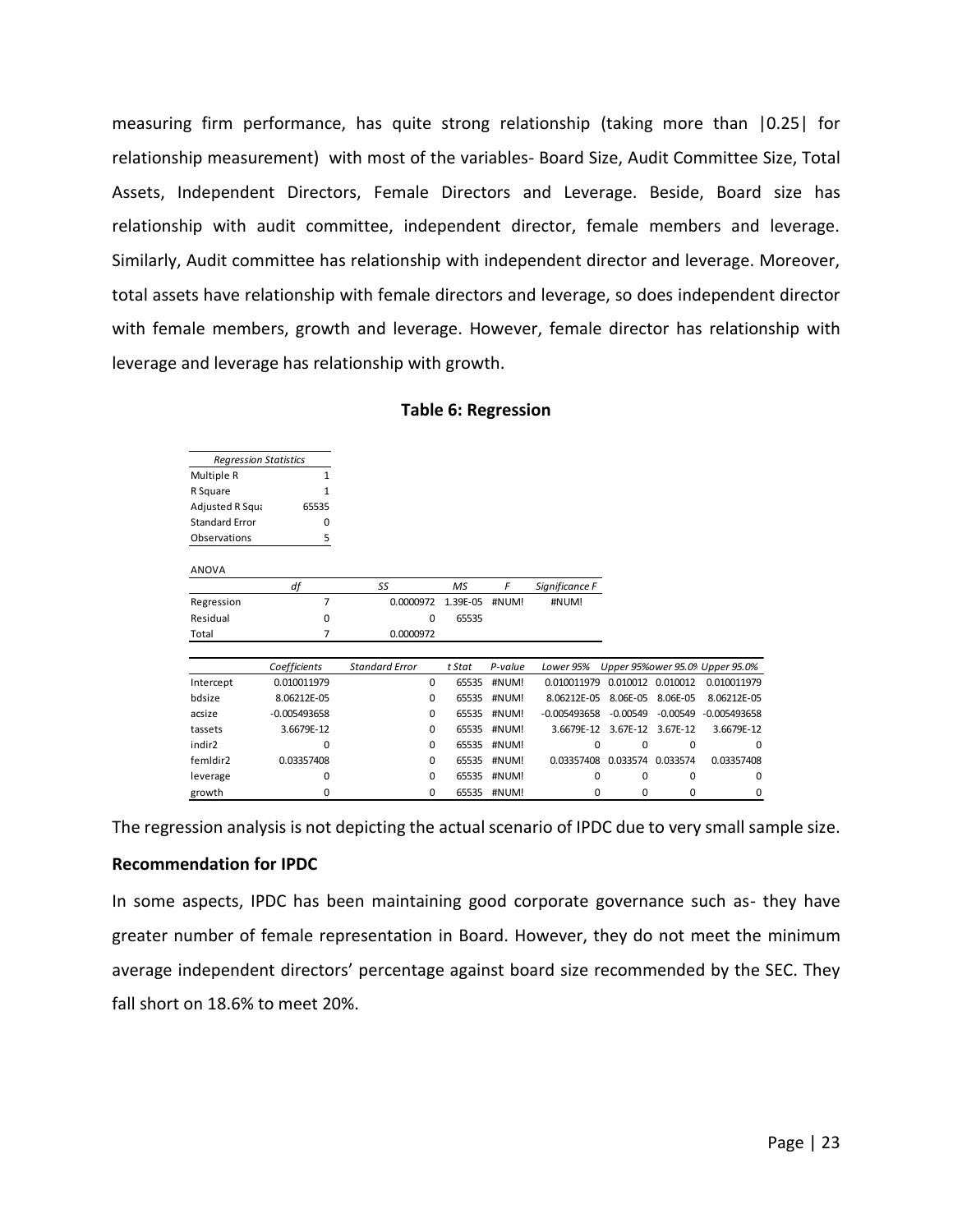#### <span id="page-30-0"></span>4.9 Recommendation

The study found the lack of required percentage (%) of Independent Director against Board Size in many NBFIs in Bangladesh. To comply with the Security and Exchange Commission (CSE), there should at least 20% of Board of Directors be Independent. Besides, gender diversity in NBFIs in boardroom is not satisfactory. Since, in the hypothesis, it has been evident in many countries that inclusion of female members can improve firm performance; our NBFIs should promote this practice of bringing more female as board of directors, which could eventually make a different in company's overall performance. It is also recommended that since audit committee, as per this study results, affect positively , therefore, companies should increase more members to audit committee , instead of just maintaining the minimum requirement margin set by SEC. In addition, Board Size could have been played around, like increasing a bit, with a view to finding the optimal board size. Finally, all of the NBFIs should focus on more better implication of corporate governance in any other possible way for the smoothness of company's characteristics and performance.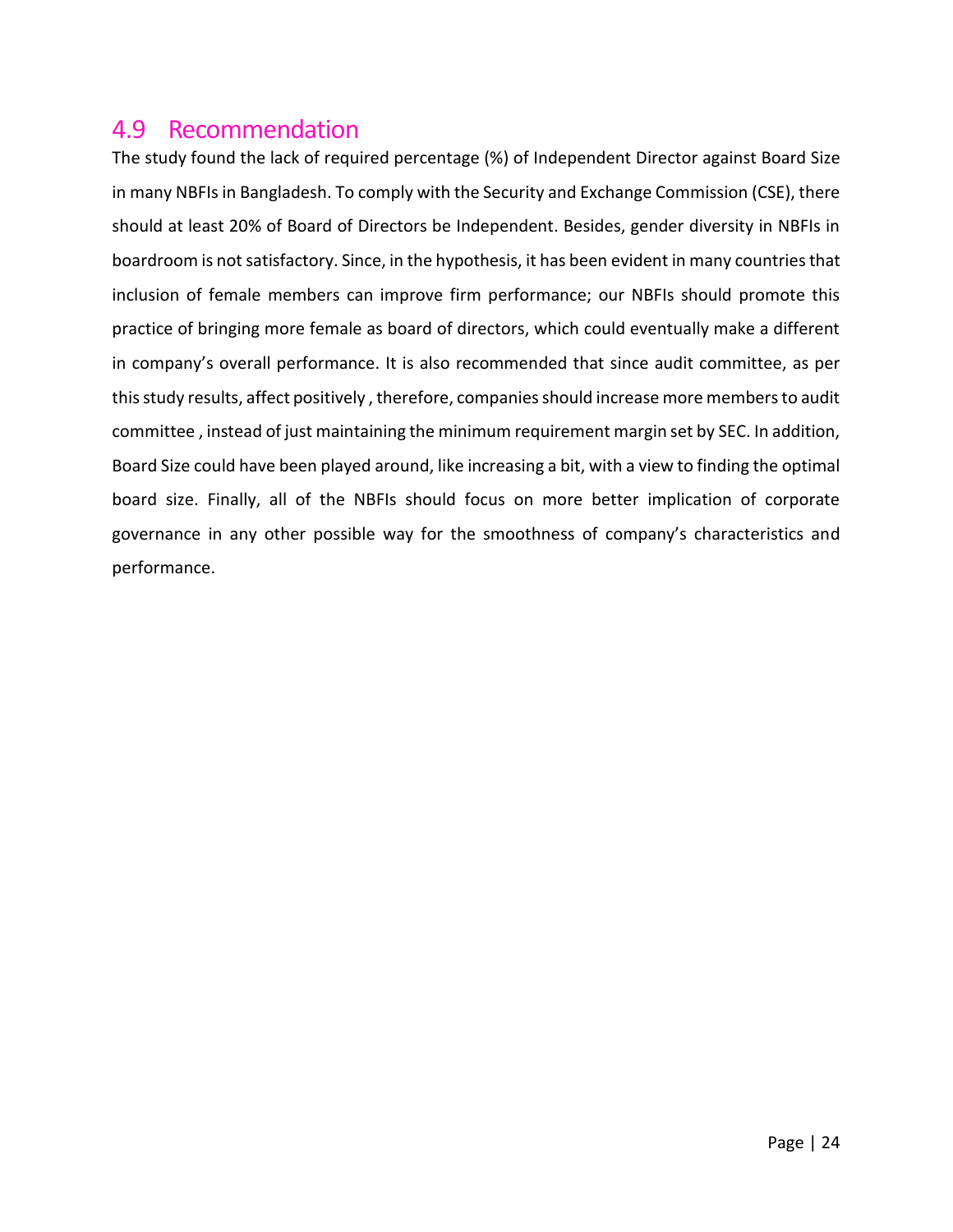<span id="page-31-0"></span>**Chapter 5 Conclusion**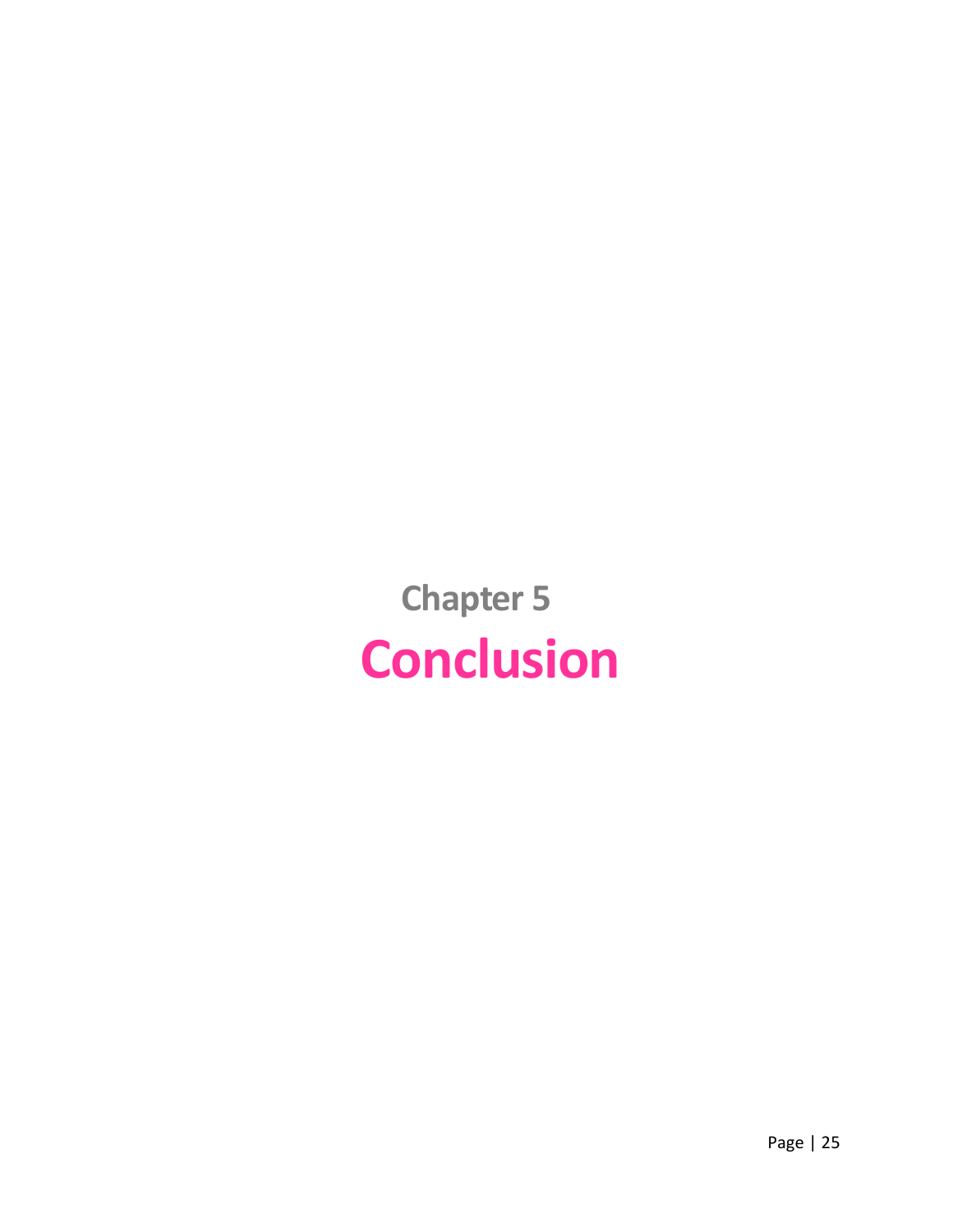## <span id="page-32-0"></span>5.1 Conclusion

Corporate Governance has got large amount of attention these days. This study focuses on the Non-Banking Financial Institutions in Bangladesh I order to see the impact of corporate governance and impact on firm performance. Using some mechanism of corporate governance and firm characteristics , the study has tried to run regression model to find out the impacts. It has been found that Board Size matters- size has positive impact on firm performance. At the same time, Audit committee can lead to better results in financial performance in NBFIs. However, with surprise, the results show there is no impact of Female members inclusion in Boardroom and Independent Directors on the performance. In many companies, it has been seen a less number of female representation and not much number of average audit committee size. The study also indicates a strong impact of leverage and growth on company's performance.